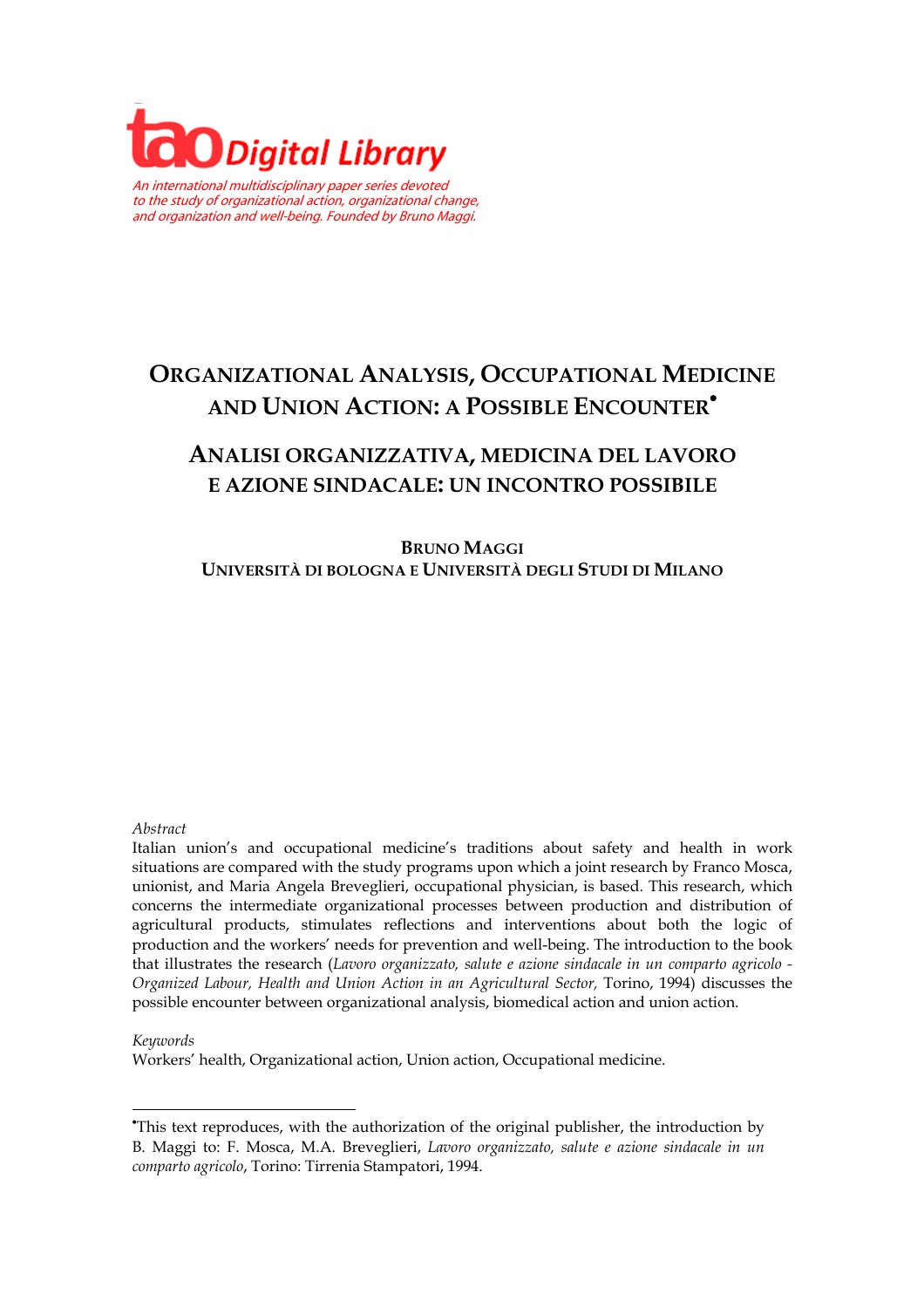Organizational analysis, occupational medicine and union action: a possible encounter / Analisi organizzativa, medicina del lavoro e azione sindacale: un incontro possibile. Bruno Maggi. Bologna: TAO Digital Library, 2010.

Proprietà letteraria riservata © Copyright 2010 dell'autore Tutti i diritti riservati

ISBN: 978-88-904979-2-6

| <b>CO</b> Digital Library                                                                                                                                                                                                                                                                                                                                                                                                                                                                                                                                                |                                                                                                                                                                                                                                              |
|--------------------------------------------------------------------------------------------------------------------------------------------------------------------------------------------------------------------------------------------------------------------------------------------------------------------------------------------------------------------------------------------------------------------------------------------------------------------------------------------------------------------------------------------------------------------------|----------------------------------------------------------------------------------------------------------------------------------------------------------------------------------------------------------------------------------------------|
| The TAO Digital Library is part of the activities of the Research Programs based on the Theory of<br>Organizational Action proposed by Bruno Maggi, a theory of the regulation of social action that<br>conceives organization as a process of actions and decisions. Its research approach proposes: a<br>view on organizational change in enterprises and in work processes; an action on relationships<br>between work and well-being; the analysis and the transformation of the social-action processes,<br>centered on the subject; a focus on learning processes. |                                                                                                                                                                                                                                              |
| TAO Digital Library welcomes disciplinary and multi- or inter-disciplinary contributions related to the<br>theoretical framework and the activities of the TAO Research Programs:<br>- Innovative papers presenting theoretical or empirical analysis, selected after a double peer review<br>process:<br>- Contributions of particular relevance in the field which are already published but not easily<br>available to the scientific community.                                                                                                                      |                                                                                                                                                                                                                                              |
| The submitted contributions may share or not the theoretical perspective proposed by the Theory of<br>Organizational Action, however they should refer to this theory in the discussion.                                                                                                                                                                                                                                                                                                                                                                                 |                                                                                                                                                                                                                                              |
| <b>EDITORIAL STAFF</b>                                                                                                                                                                                                                                                                                                                                                                                                                                                                                                                                                   |                                                                                                                                                                                                                                              |
| Editor: Bruno Maggi                                                                                                                                                                                                                                                                                                                                                                                                                                                                                                                                                      |                                                                                                                                                                                                                                              |
| Co-editors: Roberto Albano, Francesco M. Barbini, Giovanni Masino, Giovanni Rulli                                                                                                                                                                                                                                                                                                                                                                                                                                                                                        |                                                                                                                                                                                                                                              |
| International Scientific Committee:                                                                                                                                                                                                                                                                                                                                                                                                                                                                                                                                      |                                                                                                                                                                                                                                              |
| Jean-Marie Barbier<br>CNAM, Paris<br>Vittorio Capecchi<br>Università di Bologna<br><b>Yves Clot</b><br><b>CNAM Paris</b><br>Renato Di Ruzza<br>Université de Provence<br>Daniel Faïta<br>Université de Provence<br>Vincenzo Ferrari<br>Università degli Studi di Milano<br>Ecole des Mines Paris<br><b>Armand Hatchuel</b><br>Luigi Montuschi<br>Università di Bologna<br>Roberto Scazzieri<br>Università di Bologna<br>Laerte Sznelwar<br>Universidade de São Paulo<br>Gilbert de Terssac<br><b>CNRS Toulouse</b>                                                       | Science of the Education<br>Methodology of the Social Sciences<br>Psychology of Work<br>Economics<br>Language Science<br>Sociology of Law<br>Management<br>Labour Law<br>Economics<br>Ergonomics, Occupational Medicine<br>Sociology of Work |

#### **www.taoprograms.org dl@taoprograms.org**

Pubblicato nel mese di Maggio 2010 da TAO Digital Library – Bologna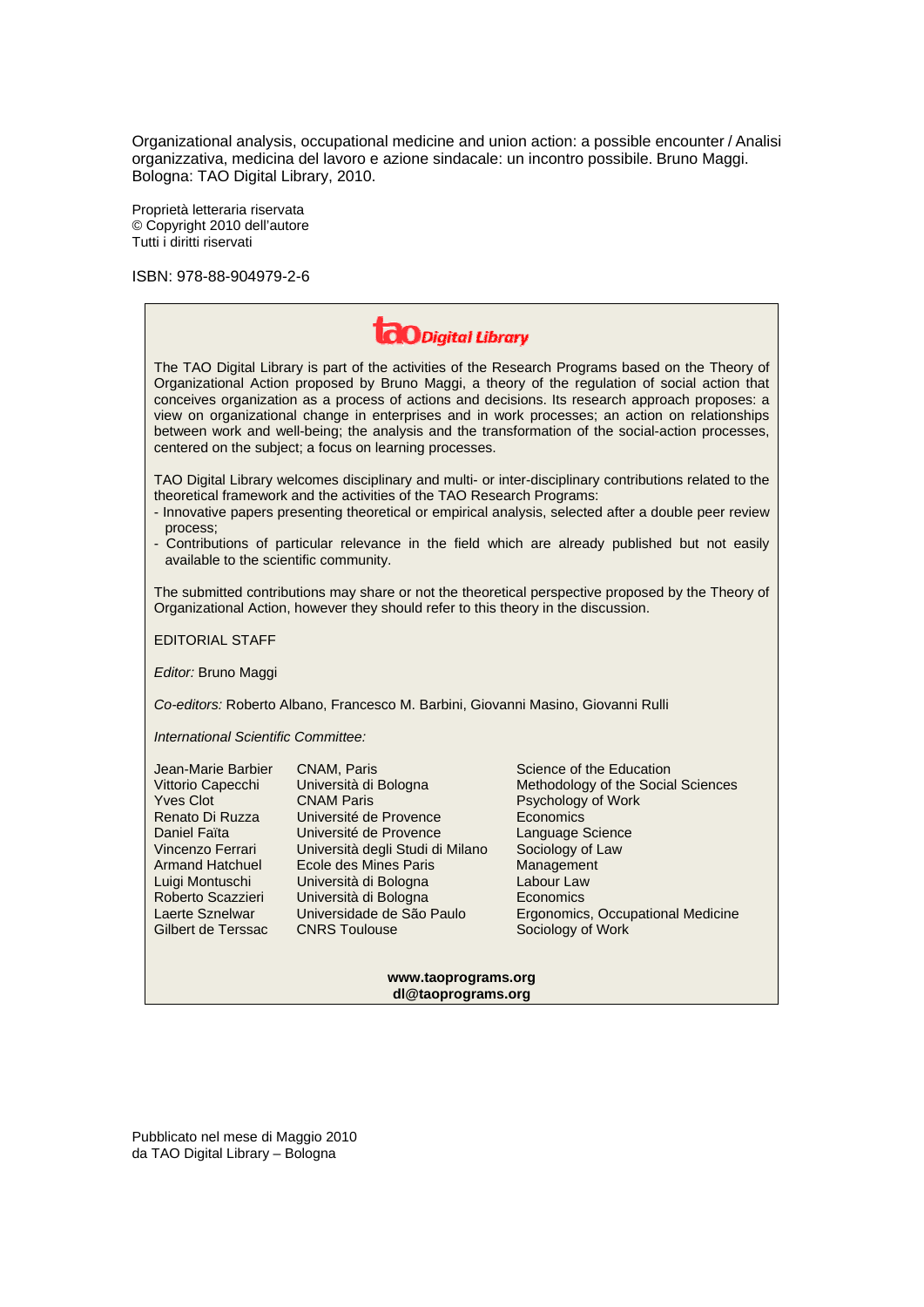### **Organizational analysis, occupational medicine and union action: a possible encounter**

#### *Bruno Maggi*

*Università di Bologna e Università degli Studi di Milano*

The study of Franco Mosca and Maria Angela Breveglieri, *Lavoro, salute e azione sindacale in un comparto agricolo* (Work, Health and Union Action in an Agricultural Sector), stimulates interests that go well beyond its field of research.

In summary, an analysis of specific work situations whose output is the packaged fruit we see and buy in supermarkets is performed. Without a doubt, it is important for many reasons to bring into focus a segment like this, laying between agricultural production and final distribution. But even more important is the way the study was conducted. The work situations were analyzed according to the dimensions of their organizational process (the goals of each phase of work, the planned and performed actions, the techniques), so as to identify the effects of organized labour on the health of the concerned subjects.

With an analysis done in this way it is possible to stimulate thought and corrective interventions about both the logic of efficacy and efficiency of the work process and the need for prevention and protection of the workers' well being. The study begins with an organizational perspective and arrives at issues that normally concern bio-medics and unions competences. It's not an accident that the authors are a unionist and an occupational physician who share a particular methodology of organizational analysis.

These references bring attention to the fact that the study done by Mosca and Breveglieri show characteristics that aren't widely present in several fields: in the management of work situations and the planning of organizational configurations, in the preventive and corrective interventions of occupational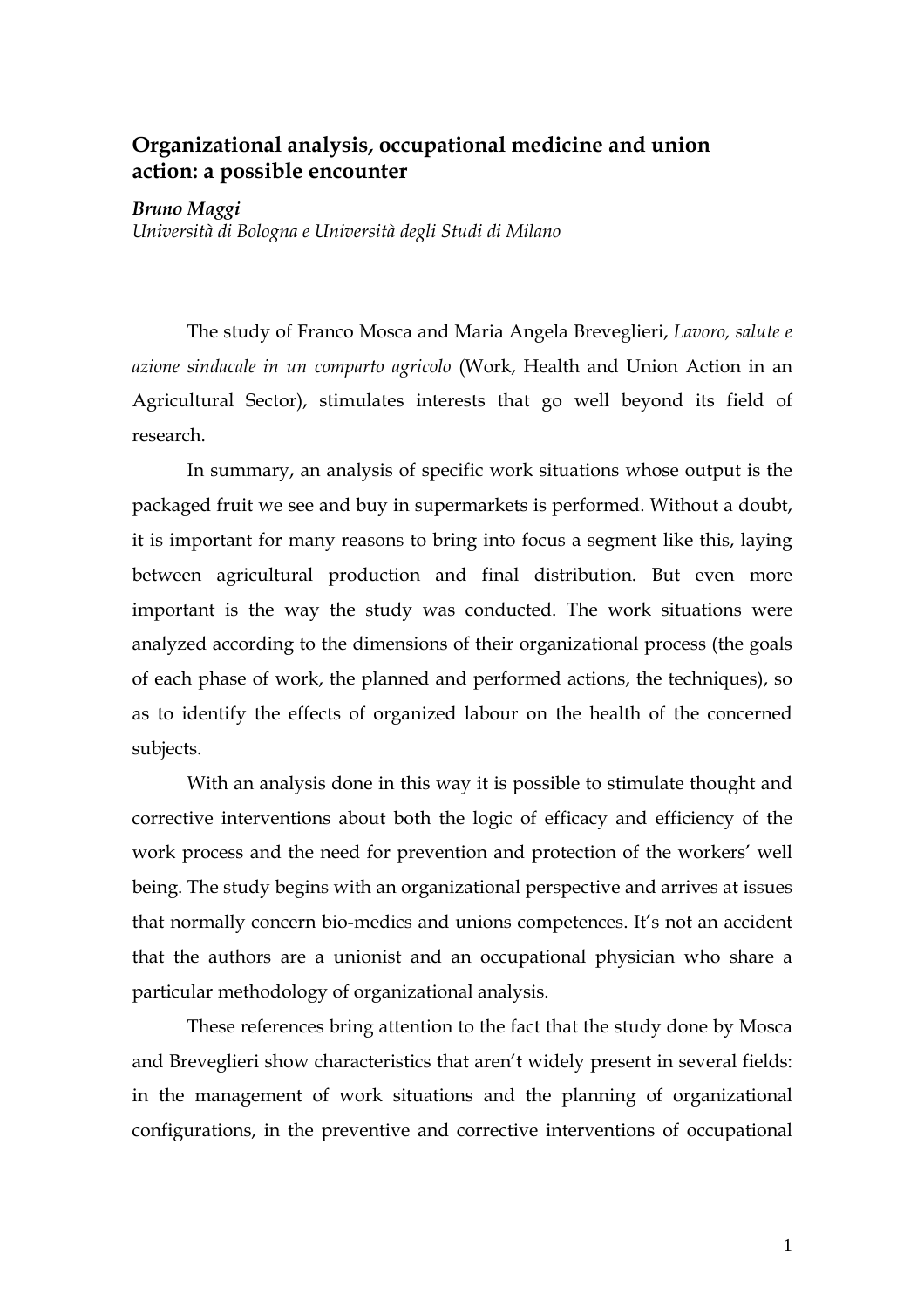medicine, and in the field of union's action for the safety and the protection of workers as well. It is very rare, indeed, that when organizing and managing work the consequences of decisions regarding the physical, mental and social well being of worker is taken into account. It is also rare that the biomedical approach to work and the union demands/negotiations are based on organizational analysis. The study is quite uncommon, at least in the Italian scenario for each of the concerned fields. Thus, it is necessary to clarify the different paths that lead to this study, and to position the study itself in relation to the various disciplines and orientations for action regarding work.

The origins and the developments of the theoretical and methodological reflection can be quickly described. Along with other results, they lead to the encounter, occurring among organizational analysis, occupational medicine and union action, that Mosca and Breveglieri recorded in their contribution.

During the 1980's two different activities of study and research were developed. One had the objective of investigating the organizational aspects of the unions and their actions. The other focused on the relationship between organized work and health. On the one hand some union members committed themselves to the study of organizational theory to understand both local union structures and specific work situations, which constituted the object of unions' demands and negotiations. Members of the CGIL union (General Italian Confederation of Labour), especially from the Lombardy and Emilia Romagna regions, were involved in this experience. On the other hand, an Interdisciplinary Research Program called "Organization and Well-being" was started, a Program focused on the relationship between work and health (www.taoprograms.org). It involved researchers (not just academics) from social disciplines, psychology, bio-medics and engineering – that is, the disciplines that are necessarily interested in the interpretation of work / health relations, or, in broader terms, of organization / well-being relations.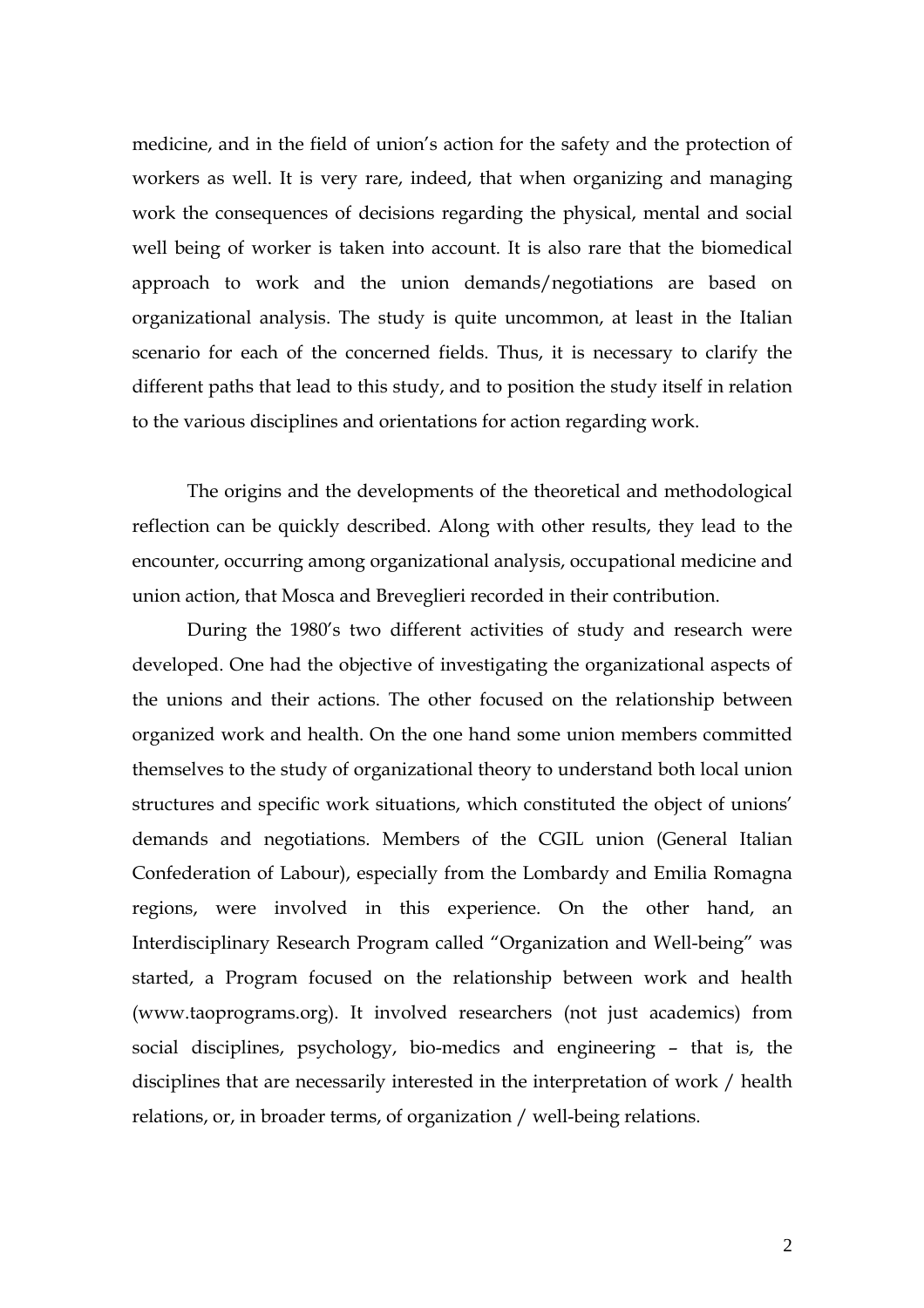Both of these study and research activities began from a theoretical and methodological proposal on organization that can be summarized in three points. First, the proposal concerns the clarification of the epistemological foundations characterizing the development of the organizational reflection. Thanks to such clarification, it is possible to familiarize with the numerous theoretical streams, the many paths and approaches, in order to distinguish both origins and the consequences of every organizational choice, in theory and in practice. Second, a development of the Theory of Organizational Action is proposed, according to its potential for encountering with other theoretical fields in order to achieve an exhaustive interpretation of the context of social action (examples are the encounter between organizational and economic theory for business studies, between organizational theory and the theory of union action for the study of unions, between organizational theory and medical action theory for the study of hospitals and healthcare services). The encounter can also happen with the various biomedical, psychological, social and engineering fields in order to study the relationships between organizational choices, with a particular attention on the work situations, and the processes of health / well being of the subjects. Third, a research procedure taken from the Theory of Organizational Action is proposed, which can be compared to the numerous mechanistic, functionalistic, interactionistic and phenomenological tools.

This proposal appeared for the first time developed in a book from 1984 which was rewritten and expanded upon in 1990 (B. Maggi, *Razionalità e benessere. Studio interdisciplinare dell'organizzazione*, Milano: EtasLibri). It can be said that both study and research activities had their start with the first edition of the book, in the mid 1980's, even if the roots of this Interdisciplinary Research Program "Organization and Well-Being" can date back to discussions that started a decade earlier among occupational physicians, physiologist, psychologist, sociologist, engineers and organization scholars.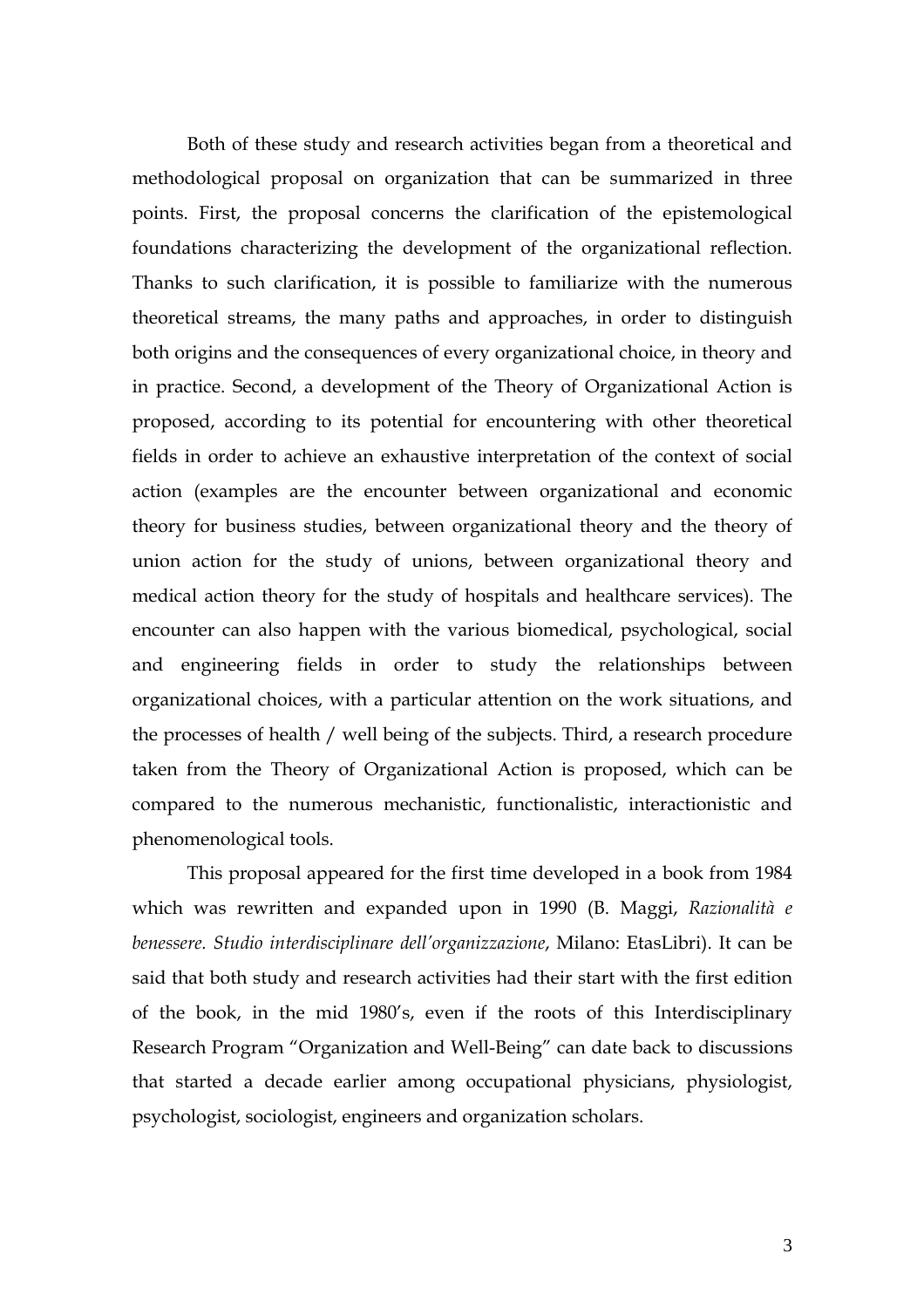Together, the researchers in the various disciplines and the unionists, were guided by a shared reflection, and their research had a common methodological basis. The study by Mosca and Breveglieri is the result of the meeting of two separate investigations. This was made possible by a common theory and methodology. Such an encounter was inevitable, because of the specific Italian traditions of occupational medicine and unions, and their mutual relationship about the problems concerning health and work.

The Italian unions are known for an original trait of a strong commitment to health and, in general, to the conditions of workers. Italian occupational medicine claims among its characteristics a close relationship with the unions, with whom they shared criteria for the analysis of work situations. This is not the place to properly delve into a reconstruction of these traditions (which is nonetheless desirable), however it is useful and necessary to recall some aspects so one can understand the distinctive characters of the study done by Mosca and Breveglieri.

The most relevant aspect of the union tradition concerning the problems of health regards a culture about such issues which started to spread among workers in the early 60's. The starting point is the desire to stimulate an autonomous and self sufficient capacity among workers to be able to analyze both their own health and the harmful working conditions, by refusing to delegate this to the "technicians", that is, the researchers in the field of medicine and hygiene. This strategy, directed towards a self-awareness about health in the work place, realizes the inadequacy of official medicine in recognizing the risks and damages coming from widely diffused work conditions, not measurable by the tools of epidemiological research, such as rhythms, repetitions and monotony. The alternative is the interpretation of subjective experiences, group experiences, and their mutual validation of the analysis by the same subjects having a homogeneous implication in the same work conditions.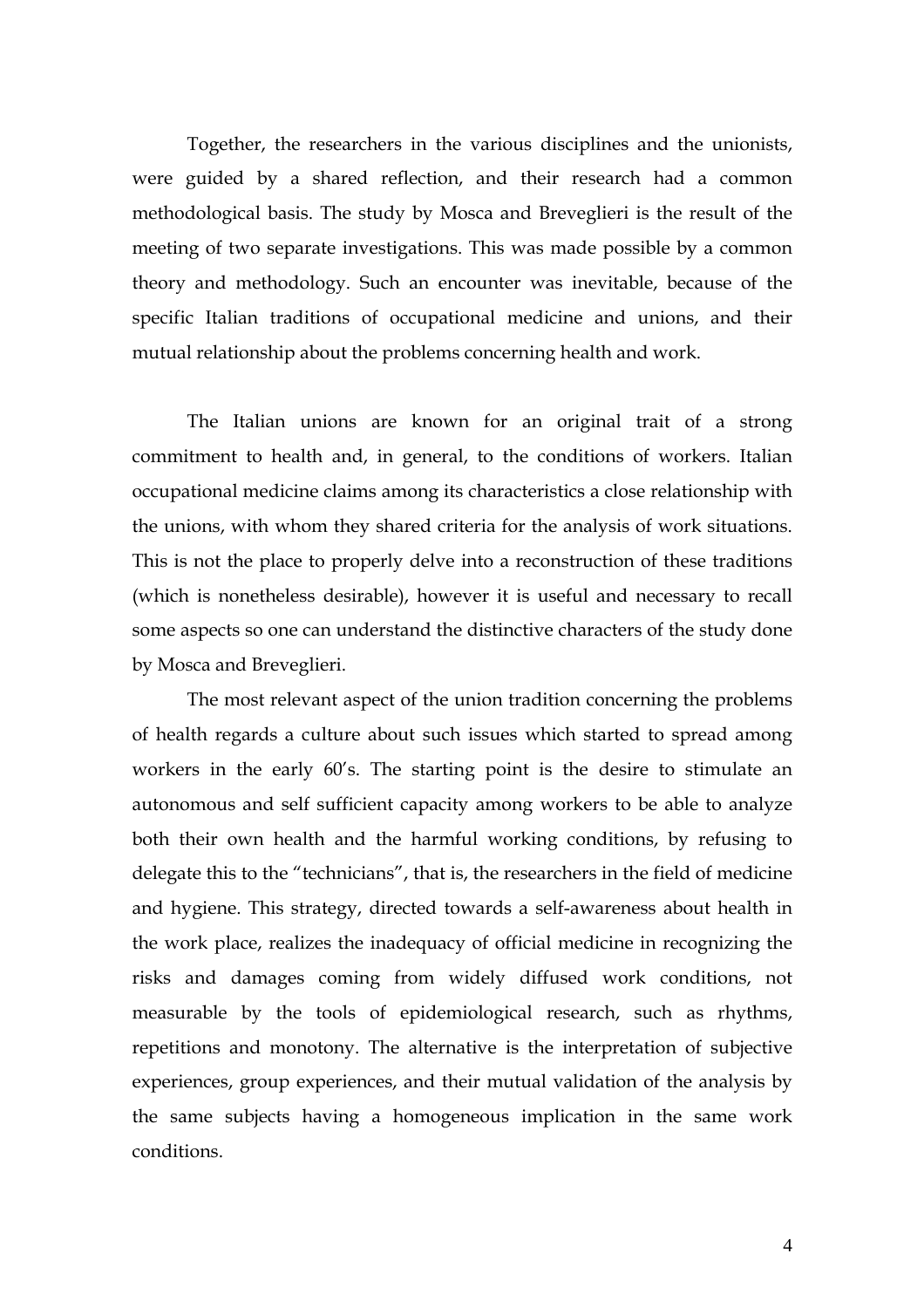The tool used to train workers to "read" and become aware of their work conditions was compiled and distributed by the unions, in collaboration with "technicians" (mostly doctors and psychologist), which voluntarily gave up their competence-based formal responsibility. The tool widely influenced the language relating to the well-being in factories, even outside the unions and the population of workers involved. This tool has had the great advantage of simplicity, because classified "four groups of harmful factors", each corresponding to instructions for their measurement easy to communicate. The first group includes "factors" that are also in non-work situations, like light, noise, temperature, ventilation and humidity. The second group includes "factors" typical of work situations like dust, gases, vapours, and smoke. The third group includes fatigue. The fourth group "includes all work conditions, different from physical work, but able to produce fatigue", for example monotony, work rhythms, responsibility and uncomfortable positions.

The relevance of the unions' commitment is out of the question, especially because of the results achieved in terms of workers' awareness, and for the influence on an extended social awareness over problems concerning the protection of health conditions in the work place. At the same time, the criticisms about the tools, the underlying idea of work situations, and the methodological choices, cannot be ignored.

It is necessary to remember the first criticisms came about in the same union world. In the mid 1970's, two criticism deserve particular attention. The first regards the extensive documentation accumulated through surveys that collected information about harmful conditions. These did not produce the criteria for intervention in the work situation. Indeed, a documentation does not provide guidelines for interpretation. The second criticism focuses on the classification of "harmful factors". The claims advanced on the elements of group four (for example, the negotiations over rhythms of work) ran the risk of being often followed by the company's management interventions in other aspects of the work place (for example, a different division and assignment of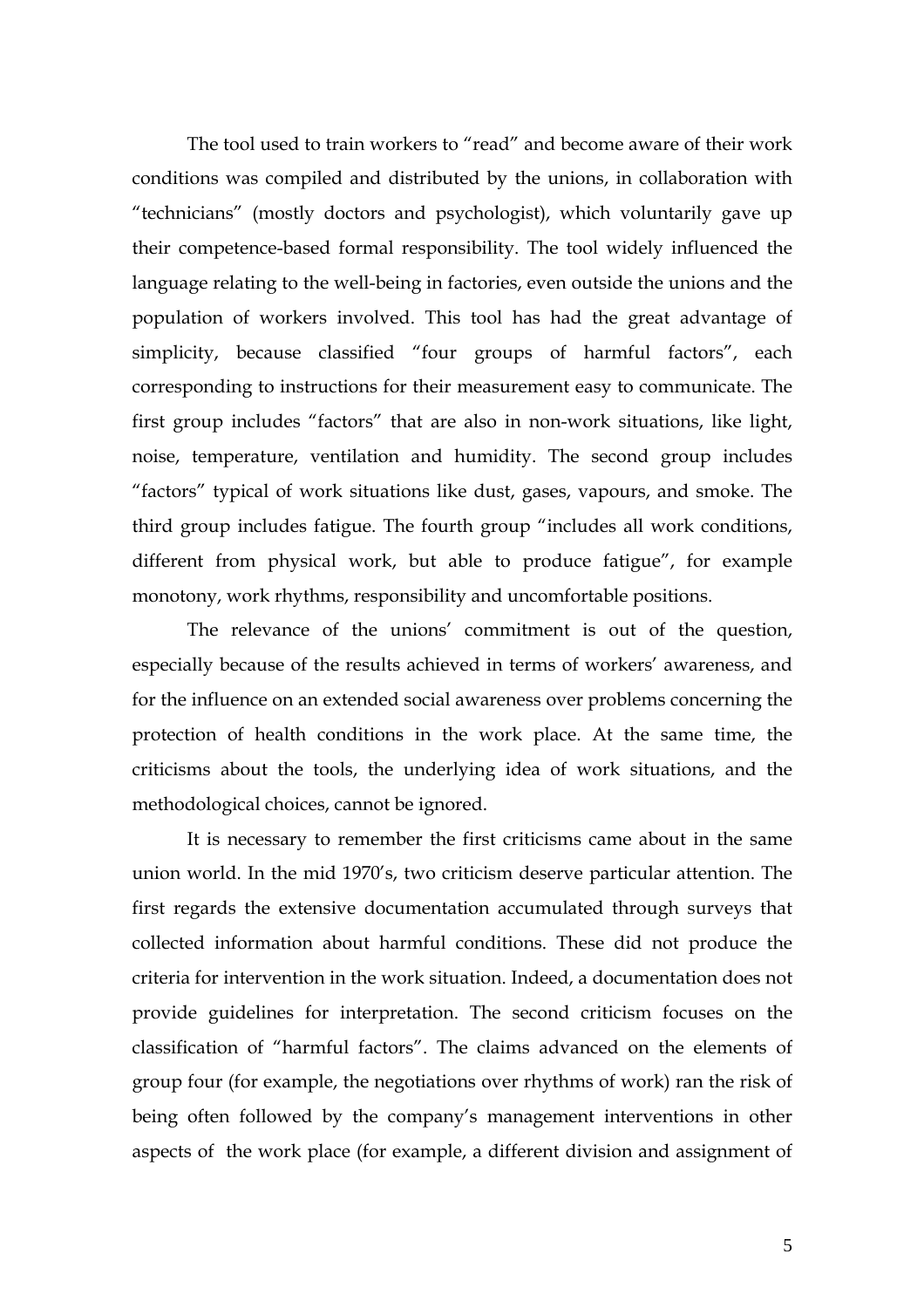tasks), with negative consequences for the workers. This criticism concerns the "reading" tool itself, which is revealed to be inadequate as an interpretation tool. But the criticism affects the most innovative and symbolic nucleus of the unions' proposals: the hypothesis that the workers' subjective analysis has the capacity to control harmful factors specific to the organization, that has hitherto escaped the occupational medicine's gaze.

Other criticisms come from the arena of institutional research which studies organized work, in particular psychology and occupational medicine. These criticisms concern the possibility to define homogeneous work groups in relation to harmful factors to be found and uncovered: the differences, sometimes large ones, between perceived harms and real harms suffered by the human body (for example, widely studied cases relating to heavy loads on the vertebrae, to visual fatigue and to work shifts); the presumed capability to solve, through the blue collars' experience, problems connected to the various manifestations of physical and mental fatigue, debated since the beginning of the 20th century. Above all, the object of criticism is the group four of "harmful factors", which expresses through a tautology ("tiring conditions" that cause "fatigue") an unresolved casual link.

A more radical criticism, at the end of the 1970s, points to a profound weakness in the unions' proposal. It does not have interpretive categories of the work situation. Therefore, it is limited to the accumulation of contextual data, more or less reliable, without knowing how to influence the organizational choices that create harm. Nor it has the capacity to interpret the links among the configuration of work situations, the company's organizational choices and the general industrial strategic choices. As a consequence, the claims that are not limited to the physical conditions of work could produce negative solutions for the workers, and the consequences are unpredictable for the unions. This criticism was presented during discussions over the study of the relationships between organized work and health among researchers of various disciplines involved in such study, which took place from the mid 1970's to the early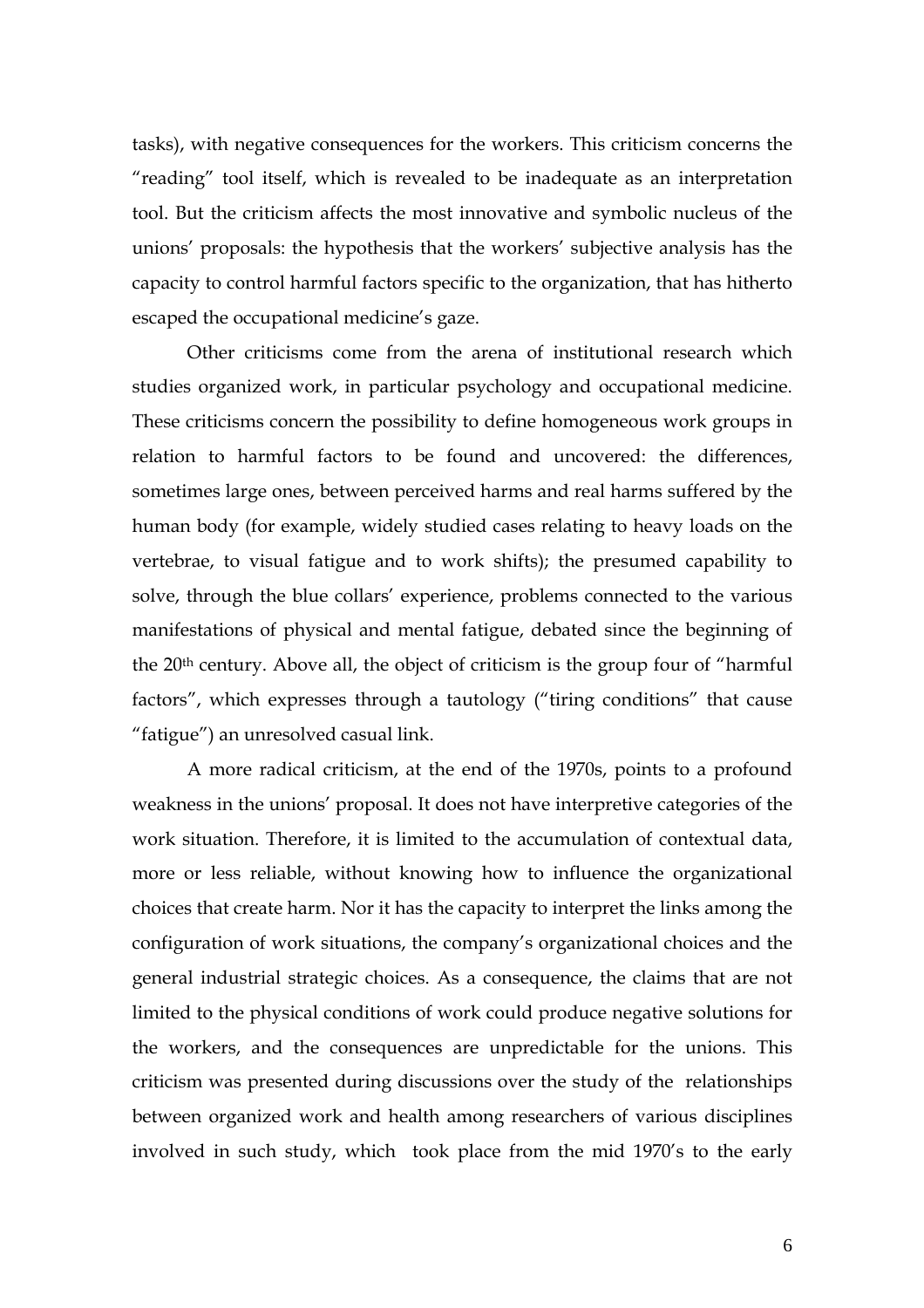1980's, mostly carried out by the Institute of Occupational Medicine of the University of Milan. These discussions happened to touch only incidentally upon the union proposal relating to the work conditions, because their objective was a critical examination of each of the disciplines involved, like physiology, occupational medicine, psychology of work, sociology of work and ergonomics. We already mentioned those discussions above, because with their interdisciplinary focus they laid the groundwork for the study on the relationship between organized work and health.

All these criticisms were only partially examined by the unions. We must remember that during the 1980's the union's main focus was distanced from the issue of health and the work conditions. Following widespread industrial renovations, that generated serious employment problems, the unions lowered their demands concerning working conditions and salaries in order to obtain more of a participatory role in the general process of economic and political decision making. About health and the working conditions, on one hand, the unions relied on the technological innovations to the extent to which these innovations could improve some working conditions of extreme fatigue and danger; on the other hand, the union relied on the institutional actions from the occupational medicine units working in the National Healthcare System.

The system of prevention and protection of health in the workplace expressed by the National Healthcare System law in 1978 influenced some important aspects of the Italian occupational medicine's actions in contrast to other national configurations within the same discipline. It is sufficient to remember that occupational physicians work within the local healthcare units, which are spread throughout the territory in multi-disciplinary groups along with hygienist, chemists, engineers, for the management of sanitary, environmental, plant and security conditions. Also, since the 1980's, their responsibility extended to various tasks previously performed by work inspectors, including judicial police competences. Their preventative actions in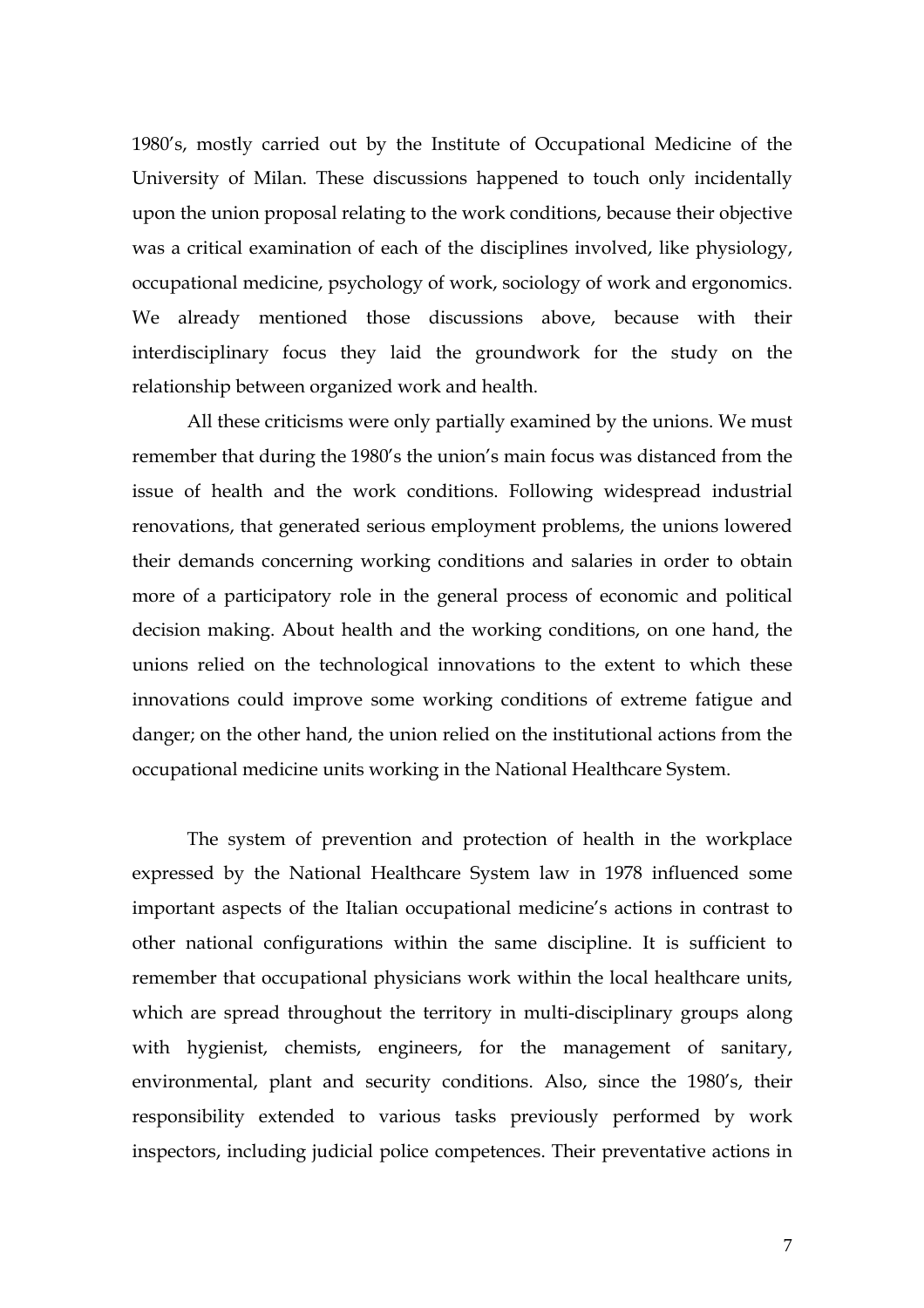the workplace were performed together with the union representatives according to the law. It should also be said that the commitment of many doctors who practiced in the workplace with the factory representatives dates back to the beginning of the 1970's. In some northern areas like Lombardy, this line of action within the field of occupational medicine was already part of the institutional system, with the workplace medicine services under the purview of their healthcare committees within their communal zones, well before a healthcare system at the national level was created.

Identifying the object of intervention for occupational medicine within the variety of all characteristics of work situations that have an effect on health and security, with the necessary negotiation with other disciplines and the collaboration with the workers' union representatives, has made Italian occupational medicine very different from other traditions in the last two decades. The other traditions are more anchored to the clinical study of professional illnesses and to a presence within the industrial realities as part of the managerial services. There is even a big difference with what Italian occupational medicine focused on within the same field before the 1970's. Without a doubt, the considerable push towards change should be attributed to the proposals made by the union movement on health and working conditions of workers, that strongly urged reflection within the discipline and on the practices.

The thesis of a "refusal to delegate to the technicians", expressed by the union movement in a self critical way, with reference to previous union praxis, also implies a criticism of the usual procedures of occupational medicine. The proposal to interpret "harmful factors" with the tool used by groups of workers brings into focus the risks and damages widely diffused, but almost ignored by the officially competent discipline. In general terms, it is emphasized that there was a change in the disciplinary goals which moved toward re-adapting workers for situations that have not been fully studied or discussed, while in the beginning of the 20<sup>th</sup> century the founder of occupational medicine, Luigi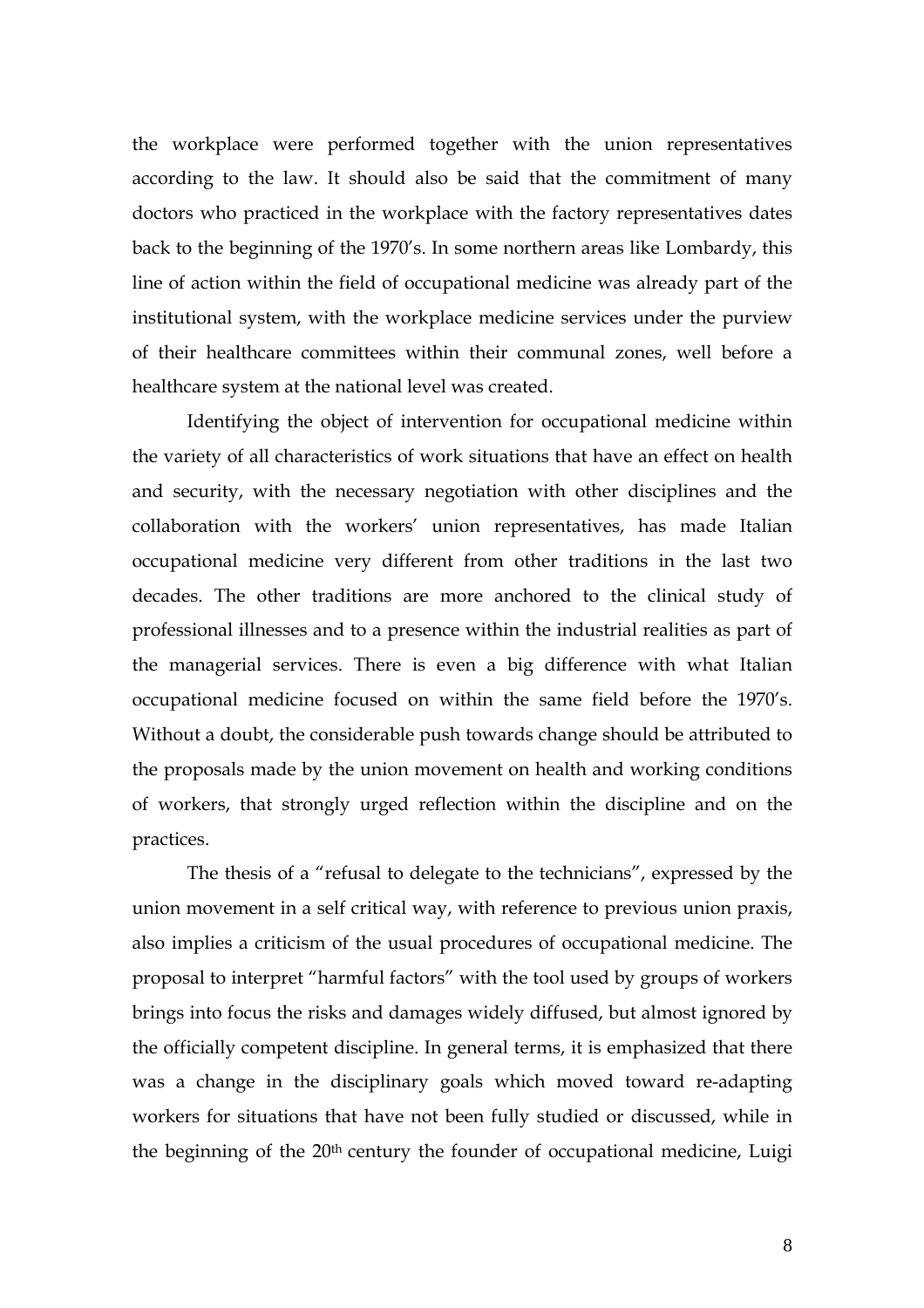Devoto, indicated that the "real" patient wasn't the worker but the work conditions, as understood as a pathogenetic context upon which it is necessary to act with prevention goals. Without neglecting the often relevant contributions accumulated from the study of work related pathologies, the discipline feels it should return to its origins. While offering a way to directly "read" work situations, the union's proposal touches a sensitive spot.

Indeed, occupational medicine has always looked for means by which it could analyze and interpret the situations of work, which obviously it has to find outside itself and for which it has had mostly inadequate responses. After having turned to the economy in general, the most frequent reference, since the mid 20th century, has been the engineering disciplines. From these disciplines occupational medicine can draw ideas about the processes of industrial transformation, but at the same time it receives a vision of organized work produced by Scientific Management: pre-determined goals and non questionable technologies, from which derive duties and ways to carry out tasks set into repetitive tasks. Work physiology studies, if thoroughly examined, have often highlighted the contradictions of Scientific Management. But it has been a non-explicit criticism. Even today a part of occupational medicine considers the condition of transformative processes and tasks as fixed, objective elements, far from considering them as consequences of variable, always changeable, organizational choices.

The union proposal also accepts the work situations designed by Taylorism and its derivations as a given. However, it seems to allow revealing unknown aspects, in particular the relationship between some ways of executing tasks (rhythms, repetition, posture etc.) and pathological manifestations. This possibility seems easy: the same group of workers points to a solution, it is not necessary to borrow interpretive criteria from anywhere other than the list of the "four groups of harmful factors".

All this, in the end, appears to place itself in agreement with the strongest stimuli for innovation and for disciplinary reorientation which

9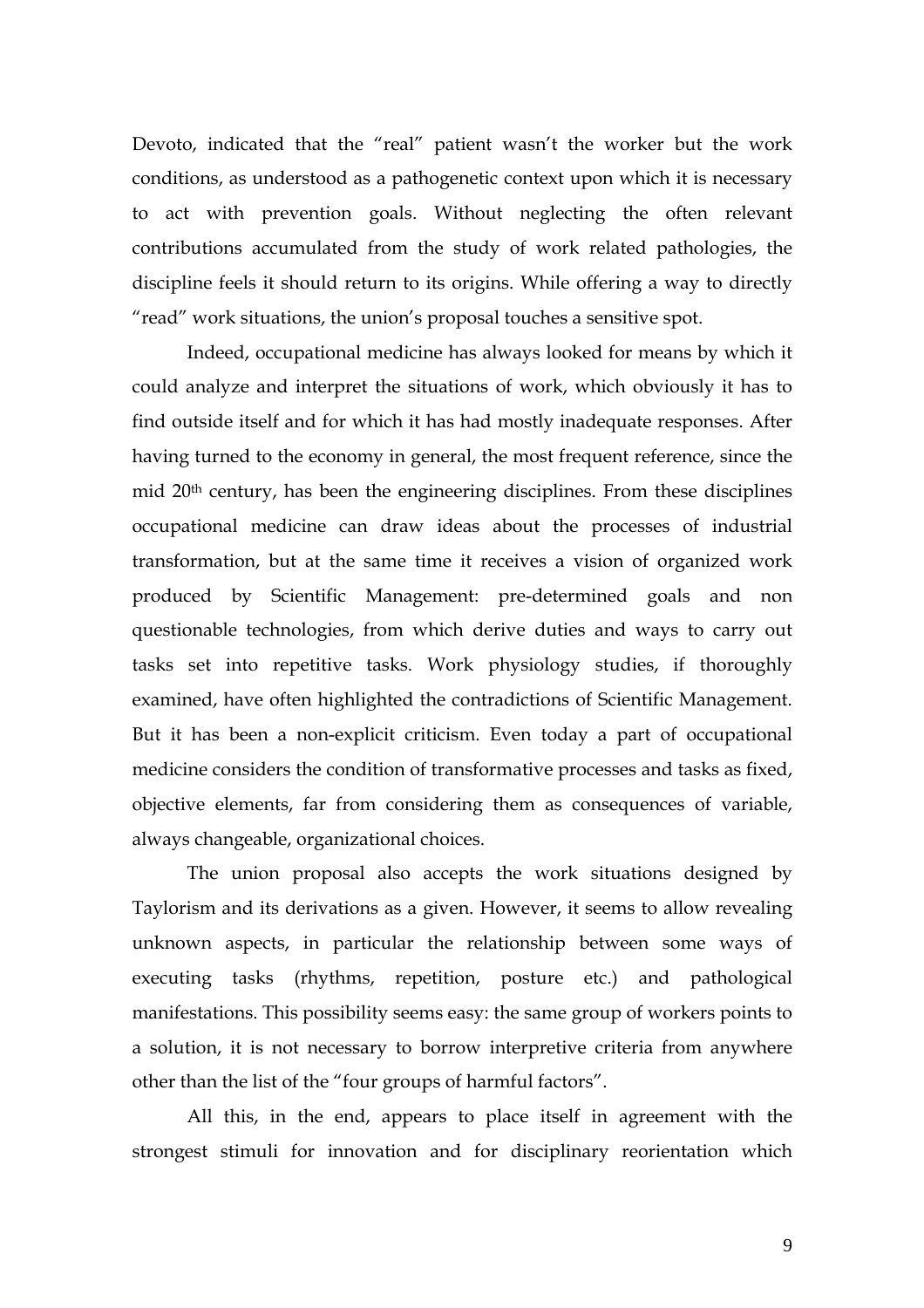reached occupational medicine in the 1950's and 1960's: the push towards prevention, following a redefinition of health on the part of the World Health Organization, in positive terms concerning physical, mental and social wellbeing; the invitation to overturn the adaptation relation of the human subject to work, as intended by Taylorism, into the adaptation of work and its conditions to the characteristics and needs of the human subject, as ergonomics advocates; the indications from the biochemical study of stress, by H. Selye, uncovering an insufficiency in the classic causal explanation of the relationship between physical morbigenic agents and specific reactions, which put into focus how, in order to explain the increasingly diffused pathologies in the working population, we need to refer to non-specific reactions and non-specific aetiology.

Without the many convergences on the traditions of Italian occupational medicine, it would be difficult to exhaustively explain the reception of the union proposal even without considering the strong ideological and political impact that existed in the years when it was proposed. In fact a medical discipline welcomed, not only in practice but in academic texts as well, the interpretive tools offered by the union, just like when the medical discipline previously welcomed the description of productive processes from the engineering disciplines.

This reception is not complete. The tools used by unions underwent some modifications when used by occupational medicine. The definitions of the "factors" from group 3 and group 4 were improved. Now "factors related to muscular activity" are mentioned for group 3, not "fatigue", which is considered as a consequence. For group 4 there were no "tiring factors" indicated but "factors different from muscular activity that could cause a premature onset of fatigue or an alteration of the psychic equilibrium". However, the most relevant change regards the interpretation and use of homogeneous groups of workers. Doctors interviewed groups of workers to collect from them data that would confirm "classic aspects of harmful factors"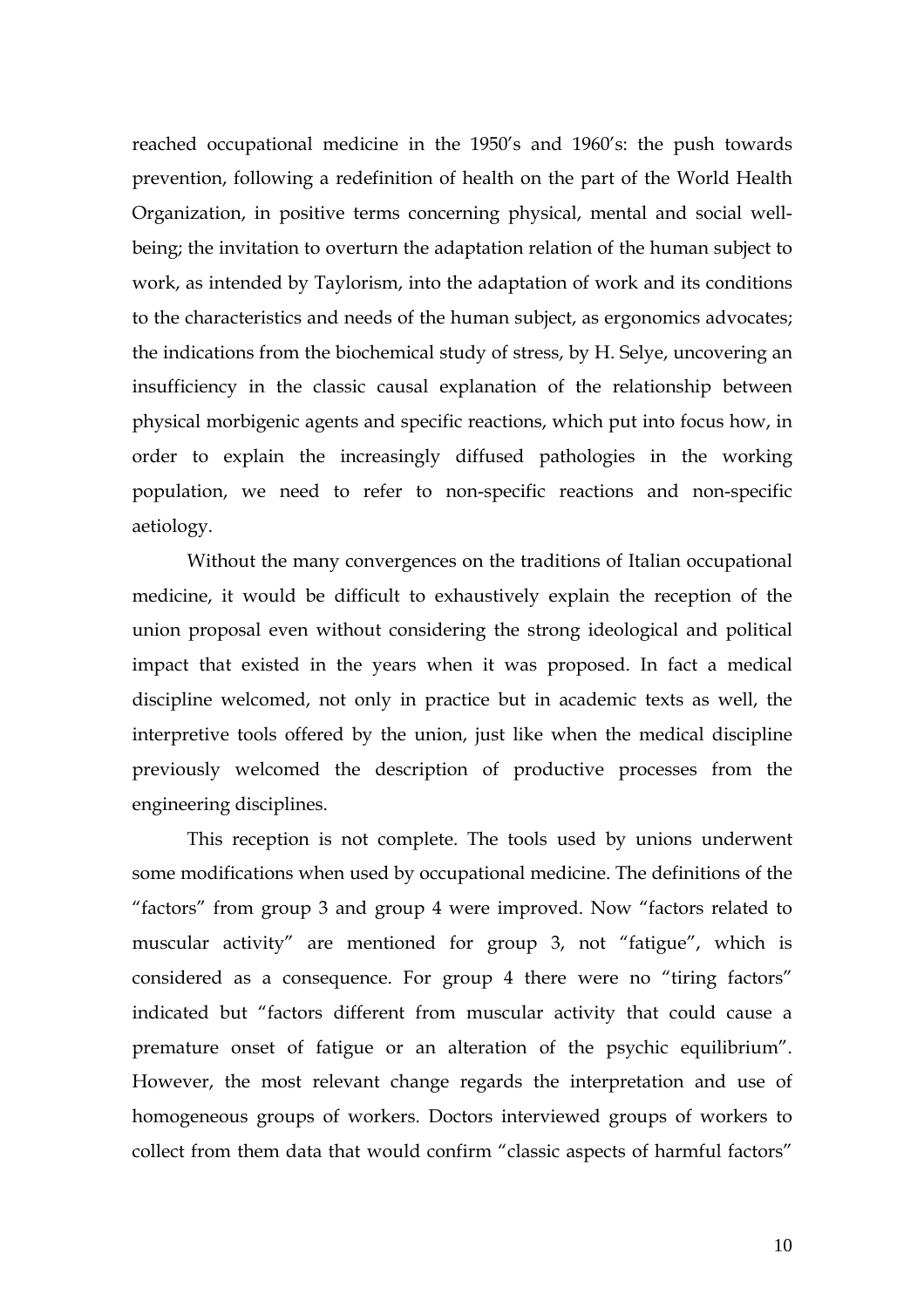and "tolerability levels", and also to recognize the presence and frequency of "factors from group 4" that would have otherwise remained un-investigated. While in the union proposal the workers' subjectivity is the fulcrum and the exhaustive point of view in the reading of the entire work situation, according to occupational medicine's version, the descriptions, opinions and evaluations of the workers are gathered together as data to add to the anamnestic and physical environmental data.

Thus, occupational medicine tries to complete, in a provisional way, its knowledge of work pathologies and, at the same time, tries to give answers to questions about non-specific aetiology pathologies. Occupational medicine comes as close as it ever has to the organizational nature of the work situation. In the mid 1970's, following various criticisms of the union proposal, as mentioned above, occupational medicine realizes that attention has to be moved from "environmental factors" to the work activities, and that it is necessary to study the "relation between ways of organizing and the state of health of the workers".

Hence occupational medicine asks for help from the field of work psychology. From this field it receives interpretive, functionalistic criteria of Human Relations, both old and new; the distinction between "formal" and "informal" organization, the search for informal solutions in the work activities, the emphasis on flexibility, on the enlargement and enrichment of tasks, on discretion and satisfaction. There were medical studies in factories in the 1970's that used socio-technical paths which, in good faith, mistook the analysis of informal behaviours with the workers' subjectivity.

Twenty years before, G. Friedman, while attempting to found an interdisciplinary science of work, had already uncovered the ambiguities and errors of those psycho-social orientations. These were not only unable to explain the complexities of the work situation, but proposed interventions that pushed for an adjustment of the human subject to the functional needs of the system. Those interventions were presented as "motivational incentives" and as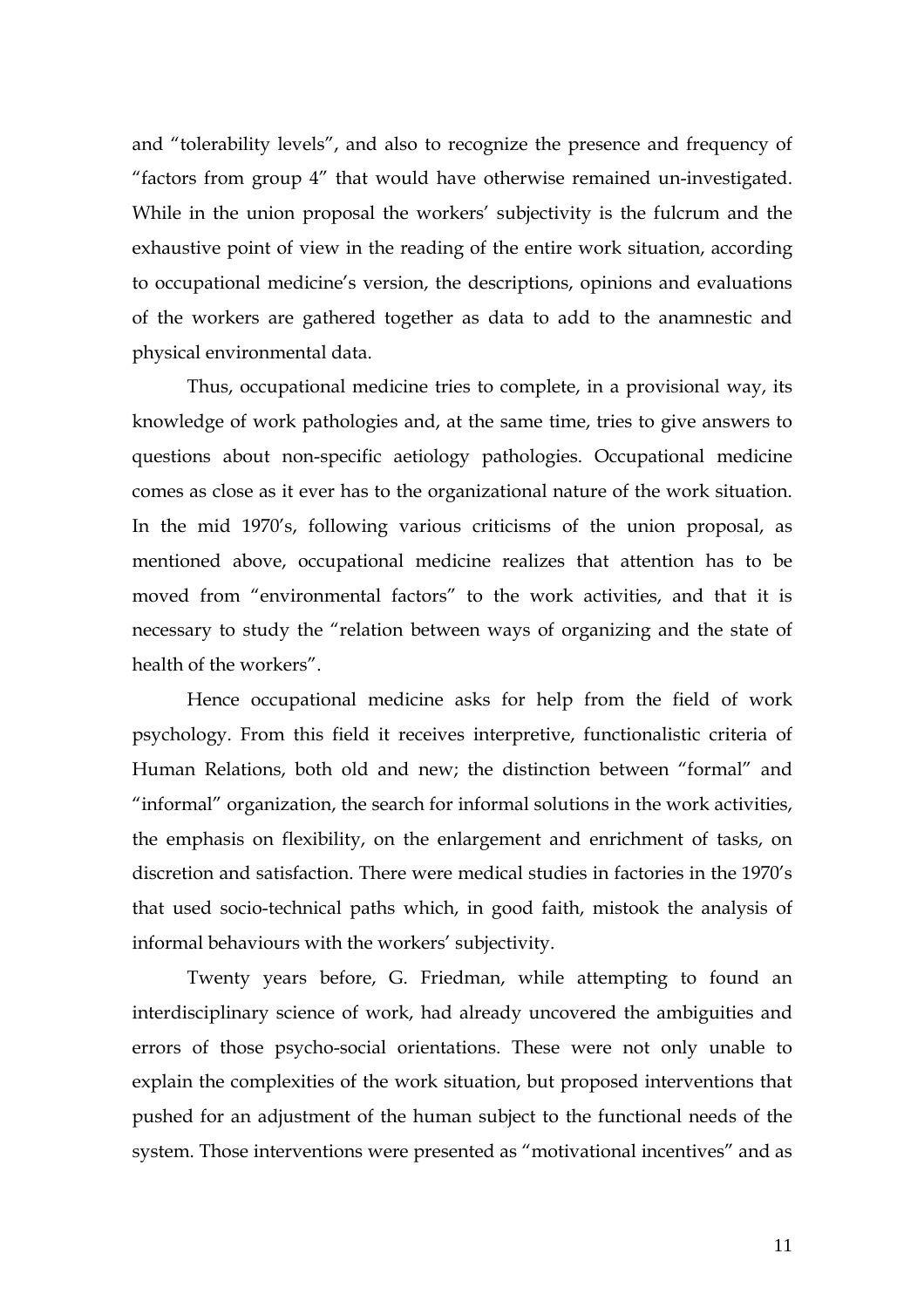a way to "empower human resources". However, occupational medicine doesn't receive the appropriate criteria from the Italian disciplines of psychology and sociology, whose interests related to work are generally closer to functionalistic orientations. However, occupational medicine finds some significant contradictions following this path, it ascertains that satisfaction does not necessarily bring health, and that discretion could bring pathological outcomes and, therefore, it has growing perplexities concerning indications that come from psychology of work.

With this accumulated experience, Italian occupational medicine has worked within National Healthcare System units as well as in hospitals and in medium and large sized companies since the end of the 1970's. Its attitude in terms of reading working situations can only be differentiated according to generations, schools of thought or routes. The relationship with the unions has remained strong. Above all and aside from the aware or unaware uses of criteria is borrowed from Scientific Management or Human Relations or the union proposals, the commitment to the work place remains a priority.

In the second half of the 1970's, as was mentioned before, a very interdisciplinary debate developed at the Institute of Occupational Medicine of the University of Milan about the relationships between organized work and health. In the 1980's the Interdisciplinary Research Program, named Organization and Well-being, started. With these meetings, a part of the Italian occupational medicine realized that the study of the relation of work/health couldn't be resolved by borrowing some tools from one or another of the engineering or social disciplines. What was needed was an exchange between theories, at its' core already interdisciplinary, of organizational knowledge.

The two routes followed by unions and occupational medicine, of which the main features and elemental criticisms have been noted above, undoubtedly cover a large interest for the characteristic of each and even more so for their reciprocal relationship. These two routes obviously have major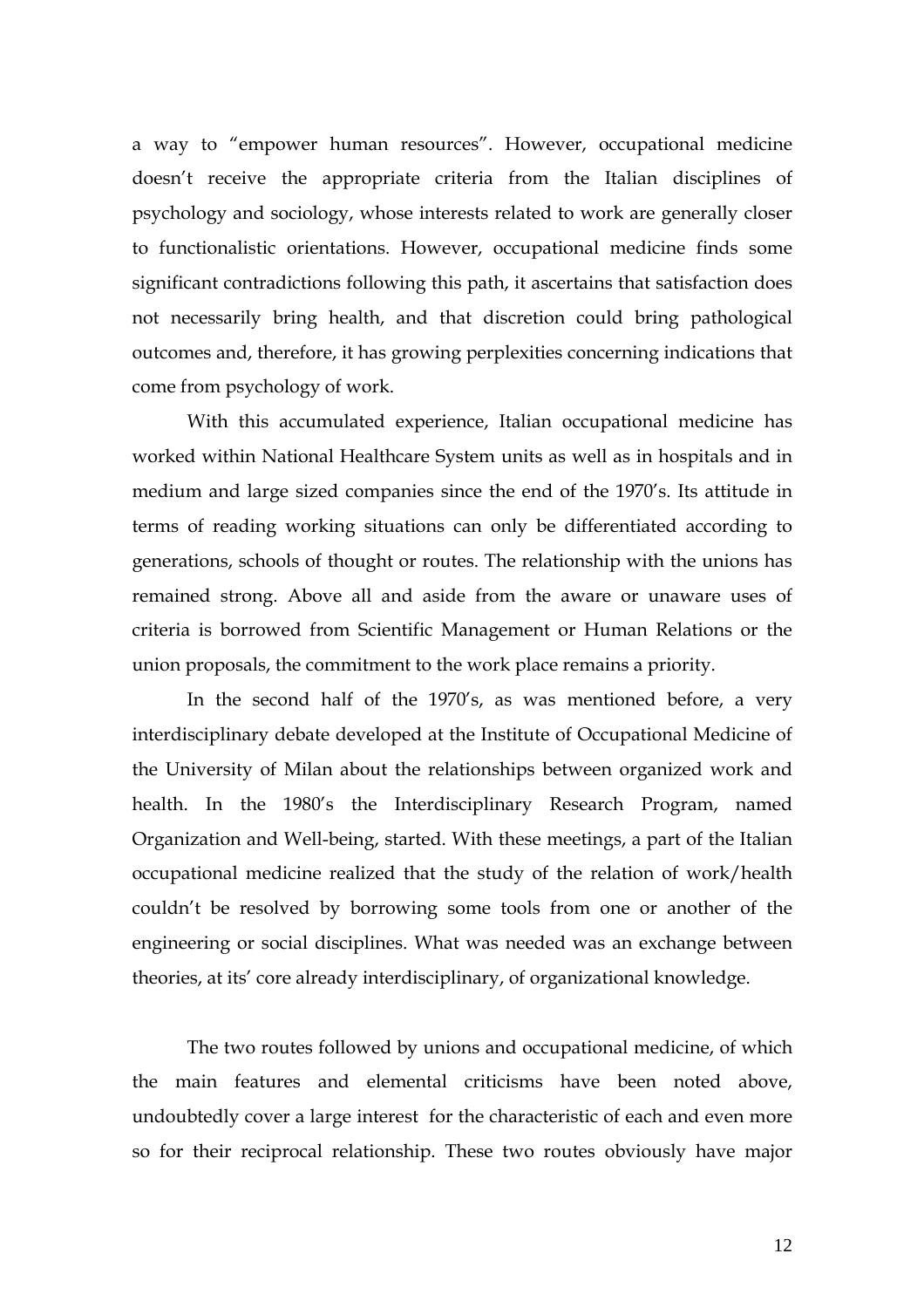strengths and relevant elements, like the centrality of subjects implicated in the work situation in the union proposal, and the focus of the study and the intervention into work within the medical perspective. Less obvious are the weaknesses of the two routes, that have had an effect on their relationships. In order to maintain the strengths, while overcoming the critical aspects, it is necessary to explicitate these weaknesses and, above all, the conditions that create them. In other terms, the above mention criticisms need to be put in order and have their reasons examined. The epistemological and theoretical reflections that are the basis for what the union organization has been studying, shared by Mosca, and for the research Program about the relationship of work and health, that Breveglieri had a part in, can offer a comprehensive reading of the merits and the weaknesses of the two medical and union routes.

It is necessary to start from the fundamental visions and, above all, from the ways to see and to understand the main object, that is, the work situation. A crucial weakness of the union proposal consists just in the way to understand the work situation with its harmful conditions. In brief, it is an unsuitable and contradictory way. While the consequences of the organization of work are refused in ideological and political terms, its mechanistic functionalistic origin isn't challenged. It is accepted as a given, and it is as if there are no other possible ways to organize. The dogma of Taylorism is accepted.

Even the vision of occupational medicine is subject to contradictions, as long as it accepts the perspective of Scientific Management from the engineering disciplines or the unions, and the perspectives of Human Relations from social psychology. In the first case the work situation is seen as an inalterable reality, and in the second as a variable reality; but, in both cases, it is perceived as a predetermined reality where the subjects are meant to adapt. This is not consistent with the purpose of occupational medicine, which in terms of prevention concerns the change of work conditions, in order to make them more adapt to the subjects involved in that work.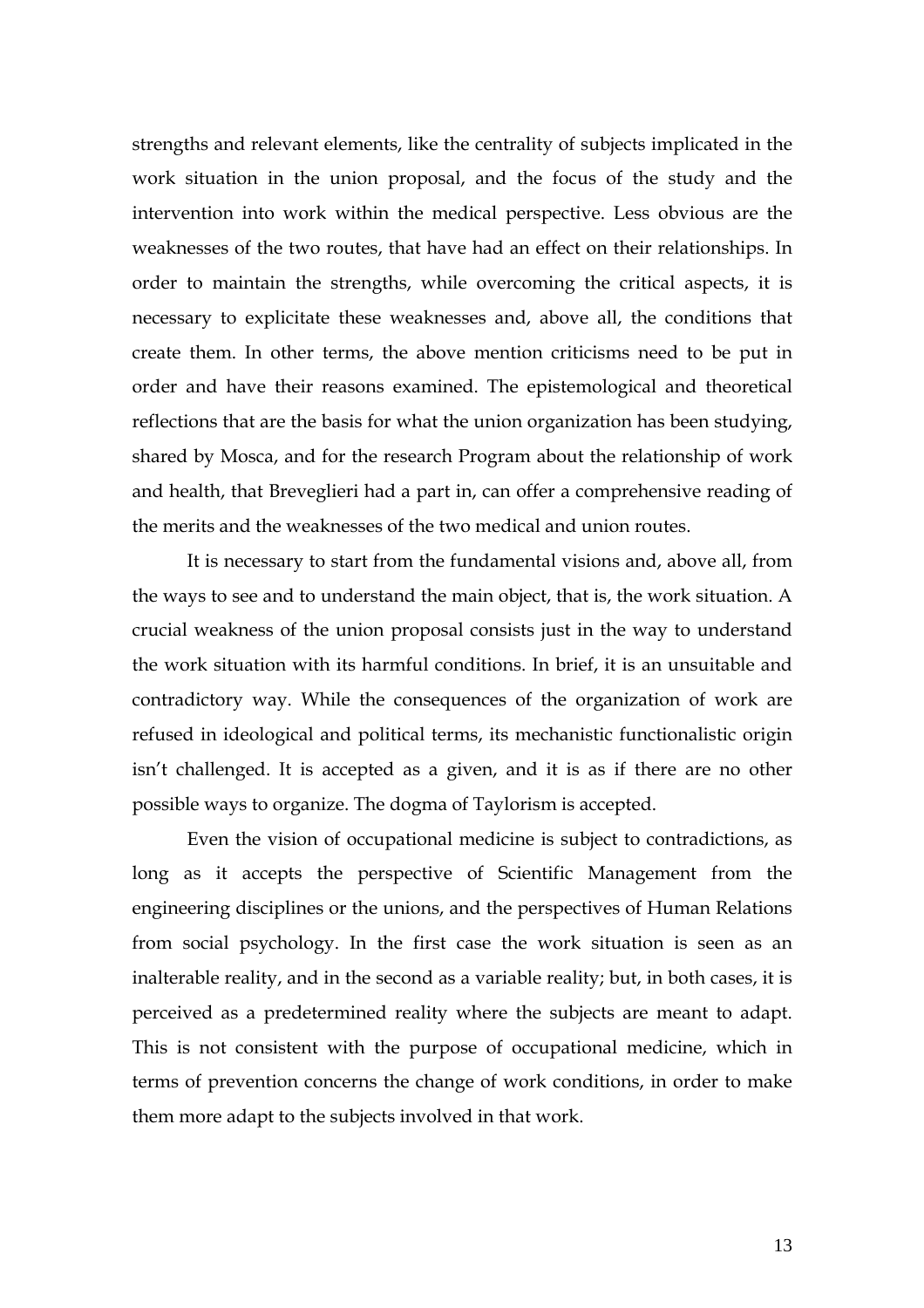Another radical contradiction, connected to the previous one, regards the way to see the relationship between work conditions and harmfulness. In the union proposal, while they want to refuse the traditional paths of official medicine, they adopt its necessary causal explanation that link pathogenic agents and specific reactions. Not only, but this description is extended to repetitive tasks, monotony, work rhythms, to a combination of elements from the work situation that are notorious for escaping this kind of explanation. A clear sign of this is the use of the term "factor", belonging to the positivistic logic of necessary explanation.

Occupational medicine, and more in general modern western medicine, has positivistic origins. The epidemiological process, starting from assessed damages and leading to determined risks and risk "factors", is a positivistic cause/effect process of analysis. From this comes the inability to approach the non-specific consequences and aetiologies. H. Selye, with his studies on stress, implicitly indicated to biomedical science a way to explain that doesn't belong to its tradition. From the beginning of the 20<sup>th</sup> century, social sciences, physics and law discipline, have distinguished between a necessary causation and an adequate causation. In explanatory terms of adequate, or conditional, causation, unspecific relations and influences of organizational choices on health can be interpreted. Even though occupational medicine is open to interdisciplinary exchanges, it finds it difficult to accept a change of explanatory strategy.

A third contradiction emerges from the union proposal. It claims that the legacy of positivistic causal explanation, mentioned before, should be part of the interpretation of the group of workers' experiences, in the value of subjectivity. This is a way of understanding decidedly anti-positivistic, closer to the social phenomenology and dynamic psychology. In other words, the work situation should be seen and understood with the use of both logics, which are irreconcilable.

Occupational medicine has remained faithful to its original logic even on this point. Like it was stated before, it accepted but transformed the reference to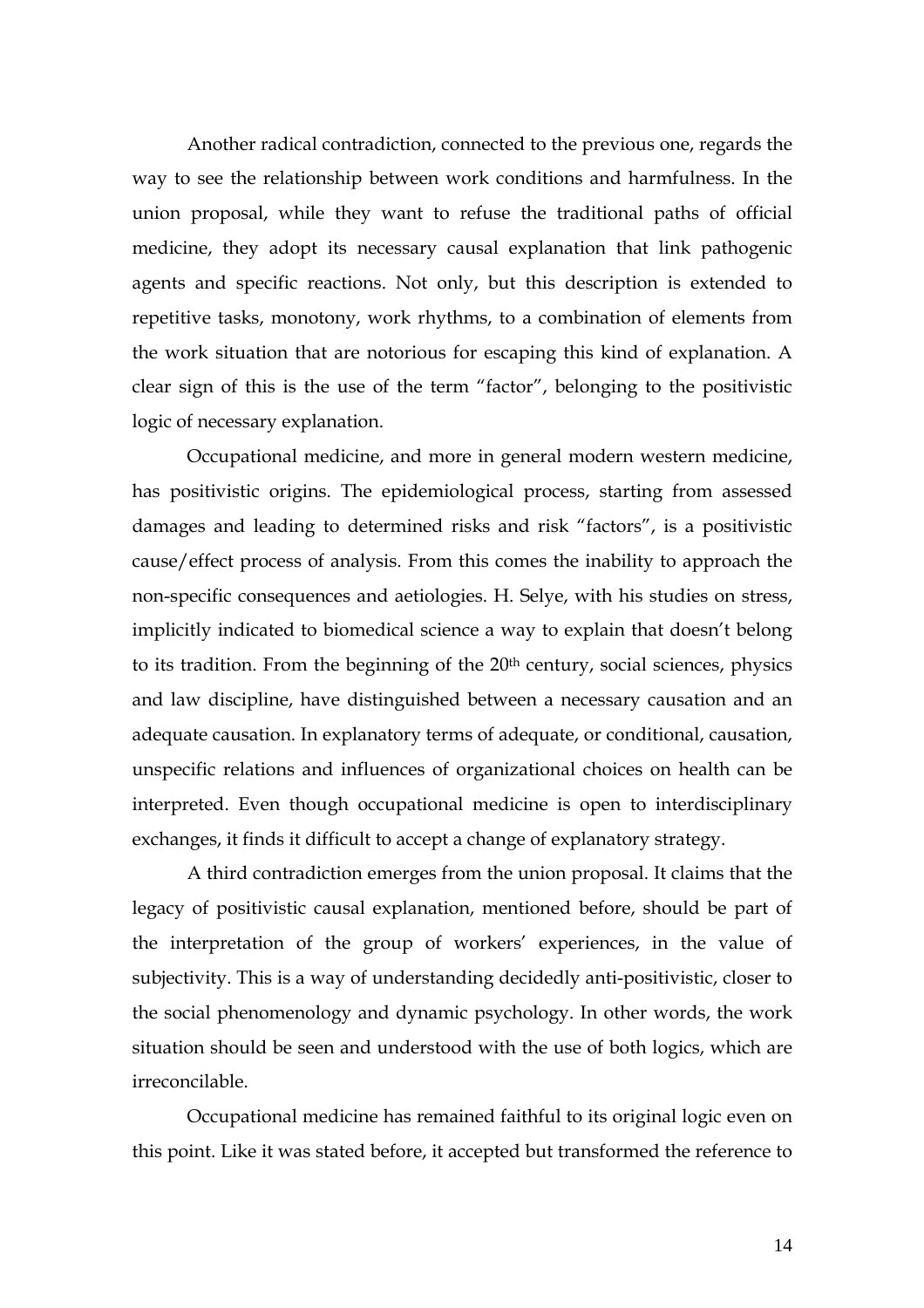the workers' subjectivity. It was interpreted by detecting data concerning the behaviour and the opinions of workers so as to confirm other discoveries, and to add information on aspects that were not verifiable with traditional methods of detection. With this approach, the voice of workers becomes a part of the investigation that remains completely and consistently in the positivistic field. A portion of the investigation on the changing attitudes and behaviours is added to another portion of the investigation concerning the variables in the environment and the human organism. The subjectivity of the worker, however, implies otherwise. It means that the work situation in every aspect can only be seen on the grounds of subjective understandings, as understood by the actors in the same work situation. Occupational medicine, even though it has discussed workers' subjectivity a lot, has never practiced it.

Moving from the epistemological choices to the substantive choices, what emerges is the relative weakness of interpretive criteria of the union and medical routes. The union proposal seems to neglect any kind of interpretive line of thought, maybe by attempting to refuse the only interpretation it sees as available, the one dictated by Scientific Management. In fact, the work situation seems broken in three parts: the "organization of work", the "environment" understood as a separated field, and the working subjects. It is difficult to see how these things relate to each other and, in particular, the way subjects are in the work situation and how they can request changes.

It is not considered that the work situation exists as an organized reality. Everything that it includes (people, objects, means of transformation, information) exists because of organizational rules. This lack of organizational knowledge, hence a lack in the understanding of the work situation, has two main consequences in the union proposal. On one hand it calls for an identification of the "harmful factors" from group 4, and asks for intervention without considering the organization, while affirming that these "harmful factors" are a product of Tayloristic organizational choices. On the other hand it gathers the four groups of "factors" in two categories: only those from the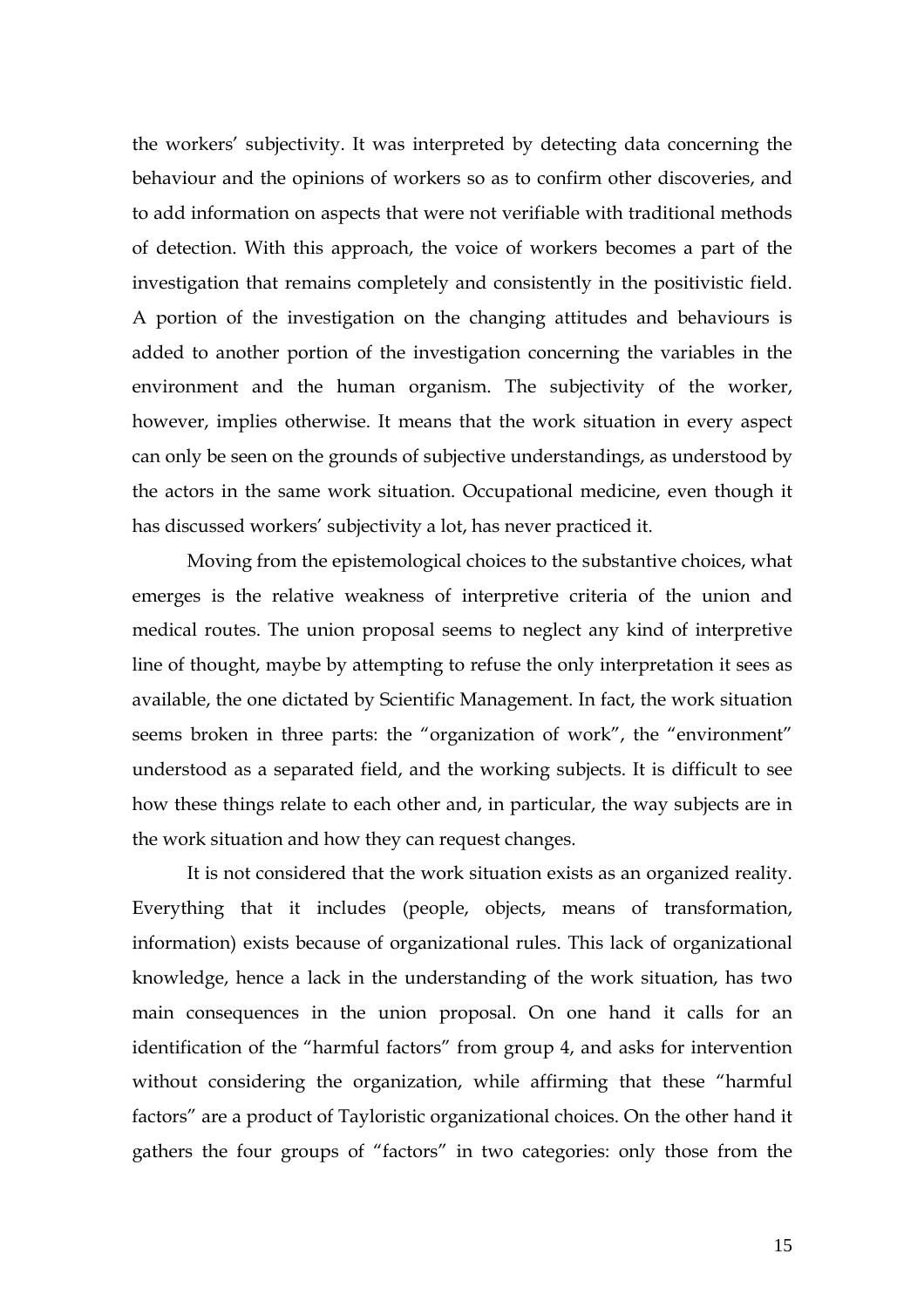fourth group would have organizational roots, as if fatigue, the presence of dust, intense noise etc… would not be the result of choices regarding work tasks and the ways these tasks are performed, that is, the outcome of organizational choices, whether they are Tayloristic or otherwise.

The path of occupational medicine is characterized, instead, by the constant use of interpretive criteria of the work situation. These are criteria that borrow from other disciplines in the engineering, the psychological and the social fields, that occupational medicine sees as competent. Its biggest and most unique problem is that its object of study and intervention doesn't belong to the biomedical field. This explains, at least partially, how in the course of decades occupational medicine has borrowed in an uncritical way criteria that are very different from each other and not compatible with the goals of occupational medicine, like Tayloristic design of tasks and the socio-technical analysis of informal behaviours. But it is true that it has offered with its research interesting points of attack against some of the borrowed concepts, like the definition of tasks, discretion and work satisfaction, but it didn't know how to check the foundation of these concepts before receiving them. Occupational medicine continued to use them even though there was evidence that showed their inadequacy. It understood the necessity of changing the focus from "environmental factors" to the overall situation of organized work, but it continued to think of two different sources of risk and damages: the physical variables, to which it associates specific pathogens, and the organizational variables, to which it associates non-specific aetiology and consequences. This double misunderstanding, organizational and biomedical at the same time, cannot help but influence negatively the actions of corrective intervention and prevention.

The centrality of subjects and the focus on the work situation, that is the strengths of the two paths, union and medical, are made ineffective because the essential choices and methods are inappropriate.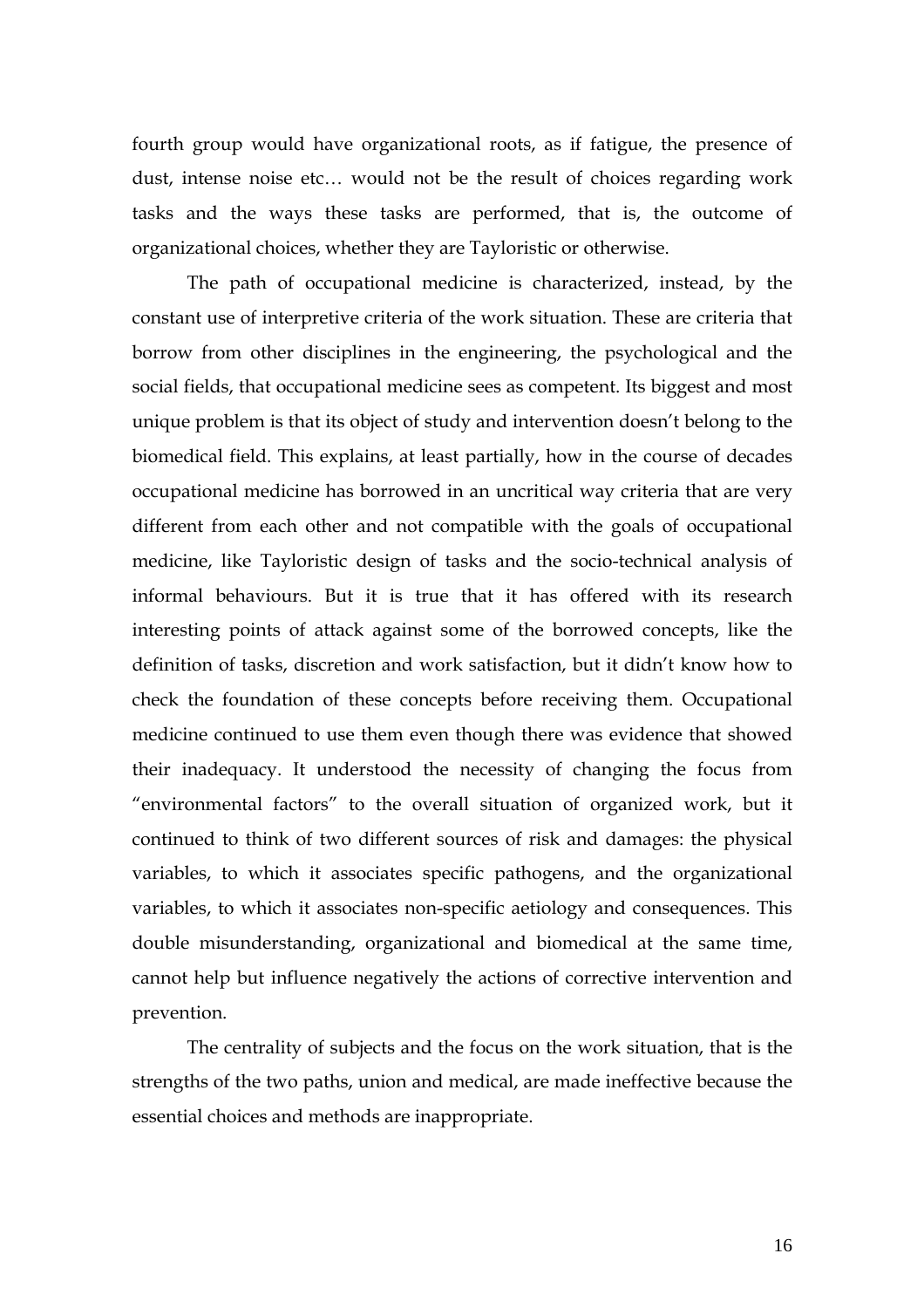Discussed in the previous paragraphs, in brief, are the proposals and the paths taken by the unions and occupational medicine in general terms. In reality, over the course of many years, and in such large and complex fields, the positions of individuals, of groups, of schools, have been and continue to be very differentiated. The study by Mosca and Breveglieri is very different from the above mentioned positions. From the mid 1980's, such point of view was expressed by people working in the union and with a commitment to interdisciplinary research where occupational medicine has given considerable contributions.

After the comment on the union's approach to health and the biomedical approach to work, it is not necessary to go in great length to present the line of thought of Mosca and Breveglieri, because many aspects have already been highlighted by differences. Other differences could be discussed in relation to other fields of study and intervention regarding work, like the sociological, the economic and the engineering approaches. However, it has to be noted that these approaches, at least in the Italian tradition and with the rare exceptions of individual researchers, do not consider the relationships between work and health. Sociology of work has produced considerable conceptual indications and research of great interest for the study on the many problems of organization/well being. But in Italy, the discipline labelled in that way, preferred to follow the psycho-social and functionalistic paths of the new Human Relations. Thus, when it presumes an orientation toward health, in reality it concerns the "satisfying quality of work" and the "perceived stress", without a proper dialogue with the bio-medical knowledge. The discipline of managerial economics has considered, until now, that the themes of health are not subjects of interest for the organizational configurations of work. Even security has been little studied. Lastly, only sporadically has the discipline of engineering neared the themes of health when referring to the field of ergonomics, but even when it has studied these themes, its vision of the work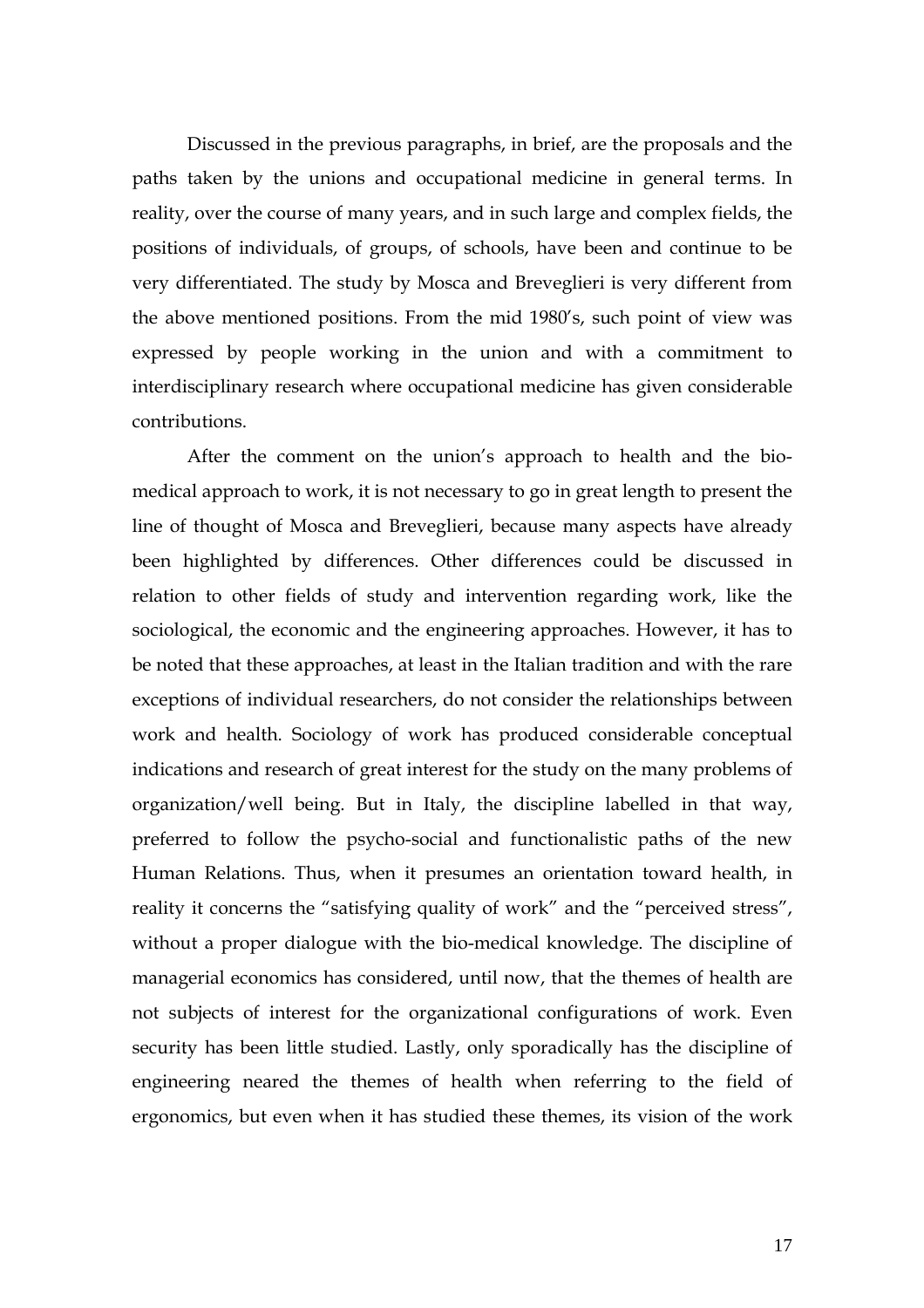situation never strayed from mechanistic, functionalistic predetermination, maintaining the assumption that subjects adapt to technical constraints.

The basic characteristic of the conceptual orientation followed by Mosca and Breveglieri is a way to consider the work situation that is different from the mechanistic and functionalistic approaches. A techno-centric vision of the work situation is replaced by an antropocentric one. Not only the work situation is entirely the object of study, but this is possible because it is conceived to put the subject at the center. This allows the encounter between organizational knowledge and union action, on which Mosca developed his research commitment, and it also allows for the encounter between organizational knowledge and knowledge related to physical, mental and social health, which is the base of research program shared by Breveglieri. The useful ways to appreciate and practice this possibility are shown by an epistemological reflection on organization and its relationship with well-being.

The activities of study on union organization started with the crucial reflection on the ways to conceive the organization, in face of the ambivalence that has always characterized the relationship of the unions with its own reality, as an organized one. If the union representation of "organization" is traditionally associated with the legacy of Taylorism/Fordism in its various manifestations, the union knows they cannot develop their action in contrast to those organizational manifestations without an organizational configuration. Reflecting on the ways to conceive organization, union workers learn about its fundamentals and consequences. After having noted that there are several possible ways, they can acknowledge that the mechanistic approach of Scientific Management, as well as other ones, is not adequate for union's action, like the organicistic socio-technical approach, which the union often uses without knowing the damage done to their representatives. Finally they can acknowledge that for the goals of the union's actions, it is more convenient to conceive organization like a process of actions and decisions, where the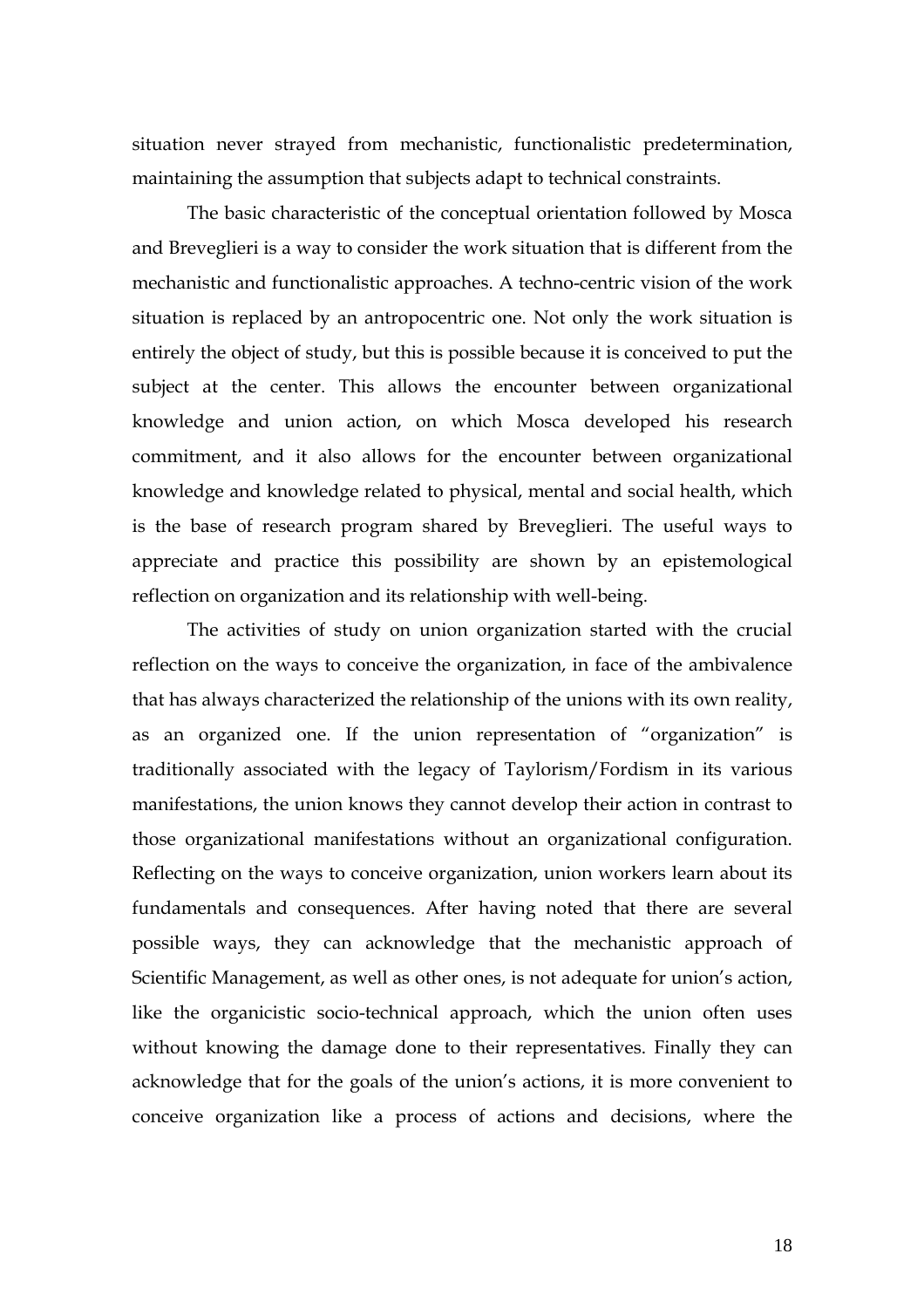objectives of these actions, like the ways chose in order to achieve them, are continually renegotiated by the subjects who act and decide.

This reflection has lead many union workers to interpret in terms of organizational action some segments of the reality of the unions as well as numerous work situations, in different industrial and service sector contexts. This also has lead the unions to form claims based on a profound knowledge of these situations. The awareness of the various ways to conceive organization allows for an interpretation of organizational solutions, Tayloristic or not, found in the work place. It also allows demanding changes that aren't in contrast with the defence of workers' interests.

There is another crucial aspect. The union workers who have followed this line of thought haven't conducted research, which is not part of their union duties. They have been participants in an experience that has been gradually diffused and enlarged in an informal and spontaneous manner. Do not think about unionists introducing themselves as "organizational expert" in work places. This kind of attitude is in profound contrast with the logic of organizational action. Whatever the process of actions and decisions, for example in a work situation, it should be seen from within. Above all, it is the workers and their union representatives, in each specific work situation, those who can exhaustively interpret it. Other unionists can bring their useful competences to the organizational interpretation, and by being part of a common reading they can participate in the evaluations by the actors in the work process.

The same epistemological reflection and the same interpretation are at the base of the activity of those who participate in the Interdisciplinary Research Program on the relation between work and health. In order to study this relationship, the first issue consists in clarifying how every conception of organized work, the same as saying organization, considers the implicated subjects, and takes into account or not their physical, mental and social well being. The bio-medical, psychological, and social knowledge that regards health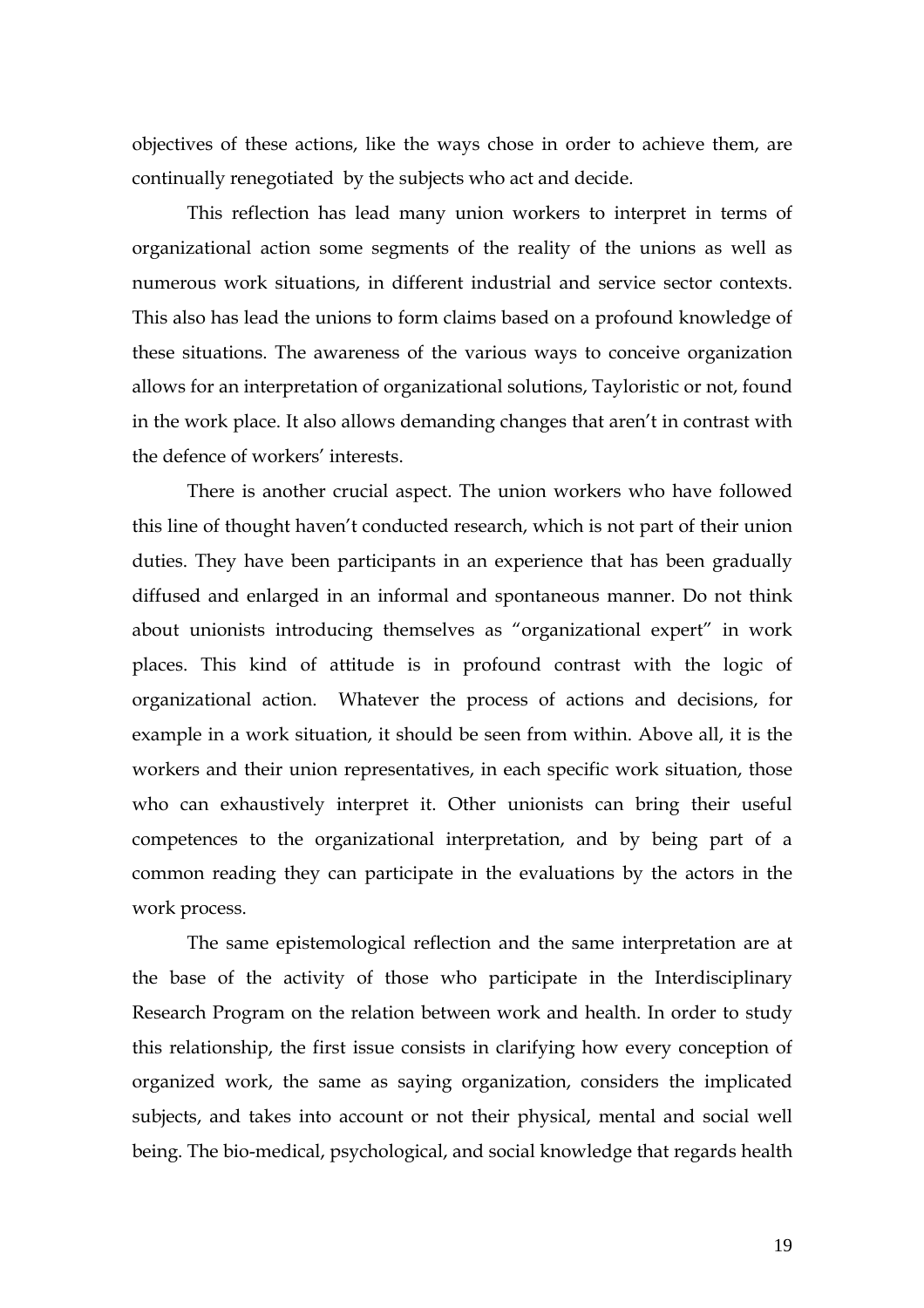must be able to meet with organizational knowledge for two purposes: to interpret the existing situations and to envisage better solutions. On one hand, an interpretive key of each way to conceive organization is necessary, and on the other hand it is also necessary to look at organization as a process of actions and decisions in order to exhaustively consider the centrality of subjects in the interpretation and in the transformation of the work situations.

In the work analysis a problem of exchange and participation of different competences always occurs. When studying the relation of work/health this happens much more than in the study of union action. The actors in the work process must learn the criteria of organizational action, but also the occupational physicians, the plant designers and all the others involved in the changes or the new project. At the same time occupational physicians and anybody else who isn't an actor in the process should acquire the point of view and the capacity of evaluation that allows them to participate in the process and its transformation. What allows and regulates these exchanges is the same concept of organizational action.

 This is how the subject is made the central focus of attention in the analysis of the work situation and its transformation, and this is how the work situation in its entirety can be the object of study and intervention. Obviously this is not an acquired result, but one that needs to be conquered every time. But it can be pursued by adopting methods and making substantive choices that presuppose it. These choices also assume that organizational action, and in general every human action, cannot be explained in the strict terms of the positivistic causality. It requires instead an explanation in terms of adequacy and conditional causality. These are the terms that allow a reckoning of unspecific links, and to attribute every work condition to the organizational choice from which it originates. And this useful to add the possibility to identify and envision actions with preferable consequences.

The Research Program on the relation of work and health, by following this path, has by now accumulated a large series of studies on work, in